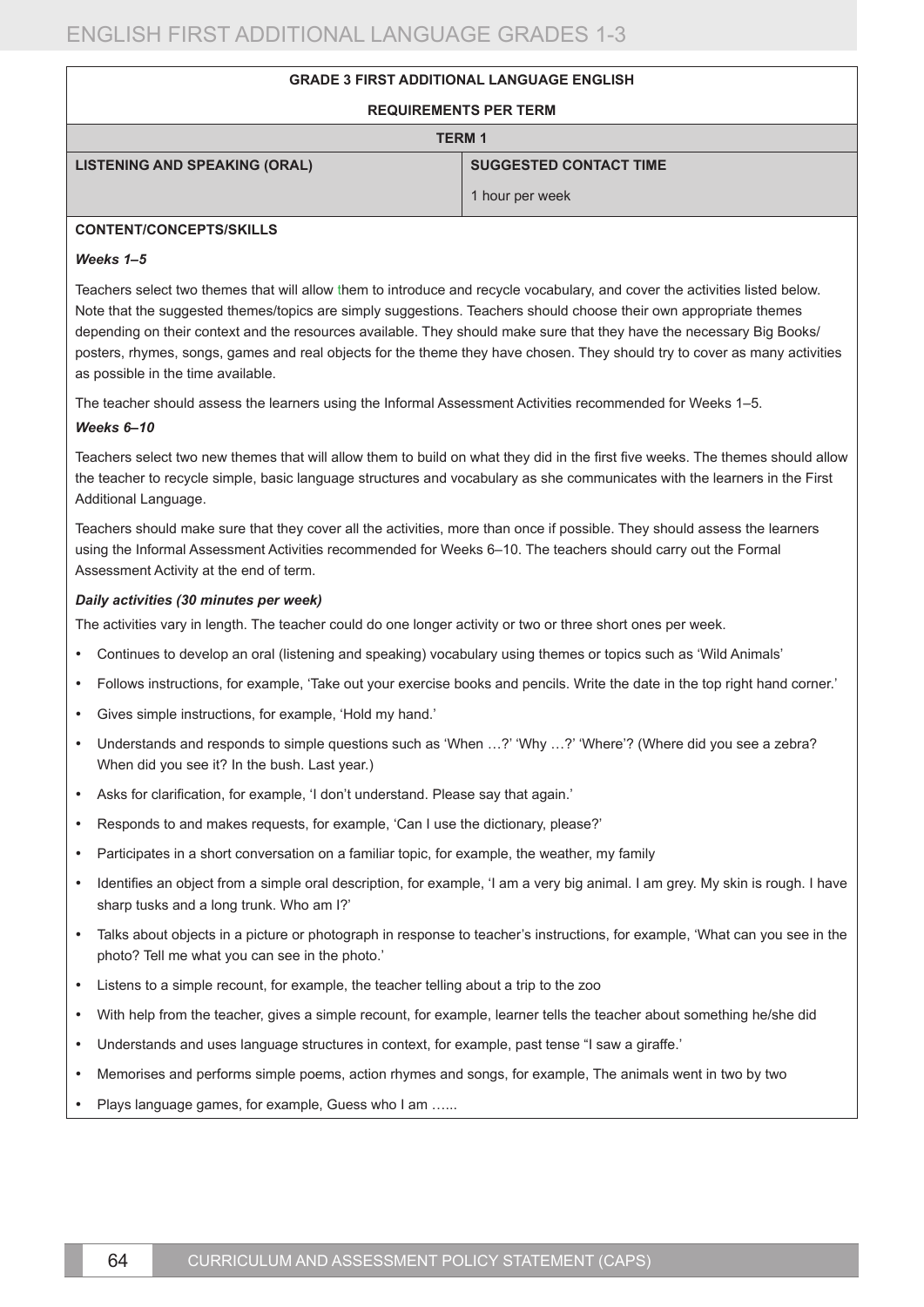#### *Focussed listening and speaking activities (30 minutes per week)*

### *Listens to stories told and read (Shared Reading)*

*Twice a week, the teacher tells or reads a story (or a recount of events). Stories that are told can be dramatised using gestures and props to support meaning. Stories that are read should be from a Big Book or illustrated poster where all the children can see the pictures.*

- Listens to short stories, personal recounts or non-fiction texts (for example, factual recounts, instructions, information reports) told or read from a Big Book or illustrated poster for enjoyment
- Listens to stories, for example How the Giraffe got its Long Neck, and personal recounts and answers comprehension questions such as 'How did the giraffe get its long neck?'
- Predicts what will happen next in a story or personal recount (What do you think will happen to the Giraffe now?)
- Expresses feelings about the story (Did you like the story? Why/Why not?)
- Retells the story
- Listens to a non-fiction text such as a factual recount or information report on elephants and answers comprehension questions, for example, What does an elephant eat? What does it use its trunk for?
- With the teacher's help, gives a simple summary of the non-fiction text

### *Development of concepts, vocabulary and language structures*

Through taking part in the above activities:

- continues to build oral vocabulary, including conceptual vocabulary, for example, animals physical appearance, habitat, etc.
- begins to develop understanding and ability to use simple language structures in the context of meaningful spoken language, for example, countable and uncountable nouns such as 'elephants'/'water'; articles 'a' and 'the'; the simple present tense 'My skin is rough'; past tense "I saw a giraffe'.)

#### **ASSESSMENT**

**Suggestions for Informal Assessment Activities:** 

#### **Listening and Speaking: (oral and/or practical)**

#### **Weeks 1–5**

- Understands and responds to simple questions such as 'When ....?' 'Why ....?
- Identifies an object from a simple oral description, for example, 'I am a very big animal. I have a very long neck. I can eat the leaves at the tops of trees. Who am I?'

#### **Weeks 6–10**

- Retells a story orally
- Participates in a conversation on a familiar topic

#### **Suggested Formal Assessment Activity 1:**

#### **Listening and Speaking (oral and/ or practical)**

- Listens to a non-fiction text such as a factual recount or information report and answers comprehension questions orally
- Gives a simple oral summary of 3 or 4 sentences of a non-fiction text
- Demonstrates understanding of oral vocabulary by pointing to objects in the classroom or in a picture in response to questions/instructions from the teacher, for example, 'What's that?' 'Point to the elephant's tusks'.

**TERM 1**

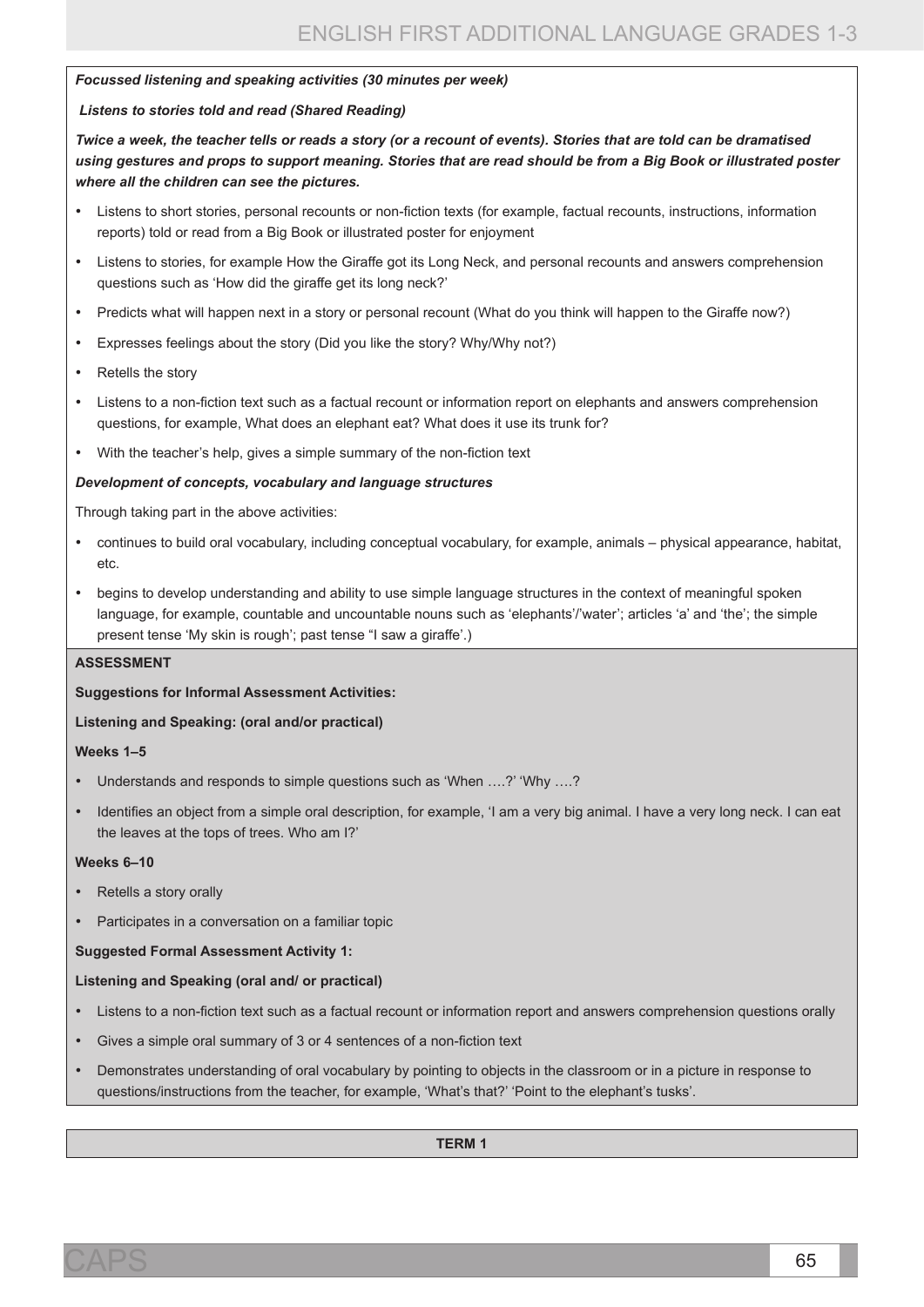### **READING AND PHONICS SUGGESTED CONTACT TIME**

Minimum time: 1 hour

Maximum time: 1 hour 30 minutes per week

#### **CONTENT/CONCEPTS/SKILLS**

#### *Phonics (15 minutes per week)*

*The teacher revises single letters and some common consonant digraphs, using words that learners already know or high frequency words. When introducing a new word, she makes sure learners understand the meaning and use it in a sentence. She provides aural activities that require learners to identify the sounds of First Additional Language words they know. These activities should be short (5–10 minutes) and spaced out over the week. They can also be integrated with Listening and Speaking, and Reading activities.*

#### *Weeks 1 – 5*

- • Identifies letter-sound relationships of all single letters, recognising differences in pronunciation between Home and First Additional Language.
- Recognises consonant digraphs ('sh', 'ch', 'th', 'wh') at the beginning of a word (e.g. sh-ip, ch-ip, th-in, wh-en)
- Distinguishes between different vowel sounds aurally (e.g. the 'u' in put and 'u' in bus make different sounds.)
- Builds and sounds out short (3 and 4-letter) words using sounds learnt.

#### *Weeks 6 – 10*

- Recognises consonant digraphs ('sh', 'ch', 'th') at the end of a word (e.g. fi-sh, ri-ch, wi-th)
- Recognises vowel diagraphs (e.g. 'oo' as in boot, 'oa' as in boat)
- Builds and sounds out short (3 and 4-letter) words using sounds learnt

#### *Shared Reading (time has been allocated under Listening and Speaking)*

# *Shared reading is both a reading and a listening activity; it also involves speaking because learners talk about the text with their teacher. In Grade 3, Shared Reading will continue, but as part of Listening and Speaking*

- Reads a short written text (a Big Book or other enlarged text) with the teacher, using the title for prediction
- Answers literal questions about a story, for example, 'What did the boy do at school?'
- Describes how a story made him/her feel, code switching if necessary

#### *Group Guided Reading (Minimum 45 minutes, maximum 1 hour 15 minutes per week)*

*Where teachers are using maximum time for the First Additional Language, they should divide their class into 5 same-ability reading groups. They should use graded reading schemes and make sure each group is working with texts at the instructional level (word recognition between 90%–95% accuracy). The teacher should work with one group each day for 15 minutes. While she is working with this group, the other learners will do paired reading or independent reading or activities related to the reading text.* 

# *Where teachers are using minimum time for the First Additional Language, they should do whole class guided reading three times a week.*

- Reads aloud from own book in a guided reading group with the teacher. This means the whole group reads the same story or non-fiction text with the teacher
- Uses the reading strategies taught in the Home Language to make sense and monitor self when reading (phonics, context clues, structural analysis, sight words)
- Reads with increasing fluency and expression
- Shows an understanding of punctuation when reading aloud
- Continues to build a sight vocabulary from the guided, shared and independent reading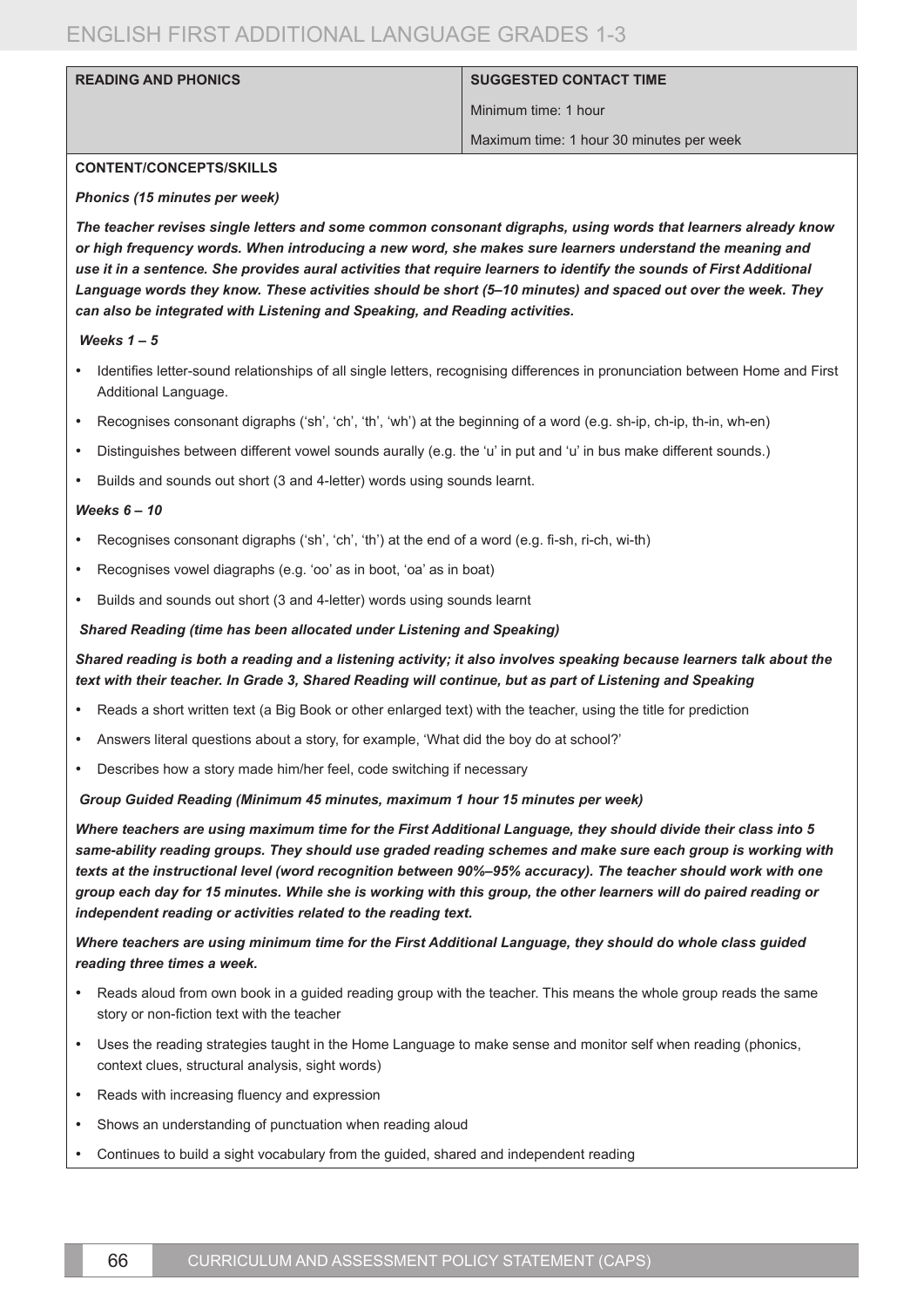#### *Independent reading (in learners' free time at school and at home)*

*Learners should be encouraged do independent reading in their First Additional Language when they have spare time in class, for example, if the teacher is working with the Guided Reading group, or when they have finished an activity ahead of time. It is important that every opportunity in class is used to develop their reading. Learners should also be encouraged to read at home for homework.* 

- Reads own and others' writing
- • Reads independently books read in Guided Reading sessions and simple caption books and picture story books in the First Additional Language from the classroom reading corner
- Reads familiar poems and rhymes
- Uses children's picture dictionaries (monolingual and bilingual) to find out the meaning of unknown words

#### **ASSESSMENT**

### **Suggestions for Informal Assessment Activities:**

#### **Phonics: (oral and/or practical and/or written)**

Builds and sounds out short (3 and 4-letter) words using sounds learnt.

### **Suggested Formal Assessment Activity 1:**

### **Phonics: (oral and/or practical and/or written)**

- Identifies letter-sound relationships of all single letters, recognising differences in pronunciation between Home and First Additional Language
- Recognises consonant digraphs ('sh', 'ch', 'th', 'wh') at the beginning of a word (e.g. sh-ip, ch-ip, th-in, wh-en)
- Recognises consonant digraphs ('sh', 'ch', 'th') at the end of a word (e.g. fi-sh, ri-ch, wi-th)

### **Suggestions for Informal Assessment Activities:**

#### **Reading: (oral and/or practical)**

*Shared Reading*

- Reads a short story (a Big Book or other enlarged text) with the teacher, using the title for prediction
- Answers literal questions about a story, for example, 'What happened when the giraffe began to drink?'

#### *Group Guided Reading*

Demonstrates comprehension and fluency when reading at own level with the teacher

#### *Independent Reading*

Demonstrates comprehension and fluency when reading independently

# **Suggested Formal Assessment Activity 1:**

# **Reading (oral and/ or practical)**

#### *Shared Reading*

Retells a story or summarises a non-fiction text

# *Group Guided Reading*

- Reads stories in a guided reading group at own level with teacher. The whole group reads same story
- Uses sight words, phonics and comprehension skills to make meaning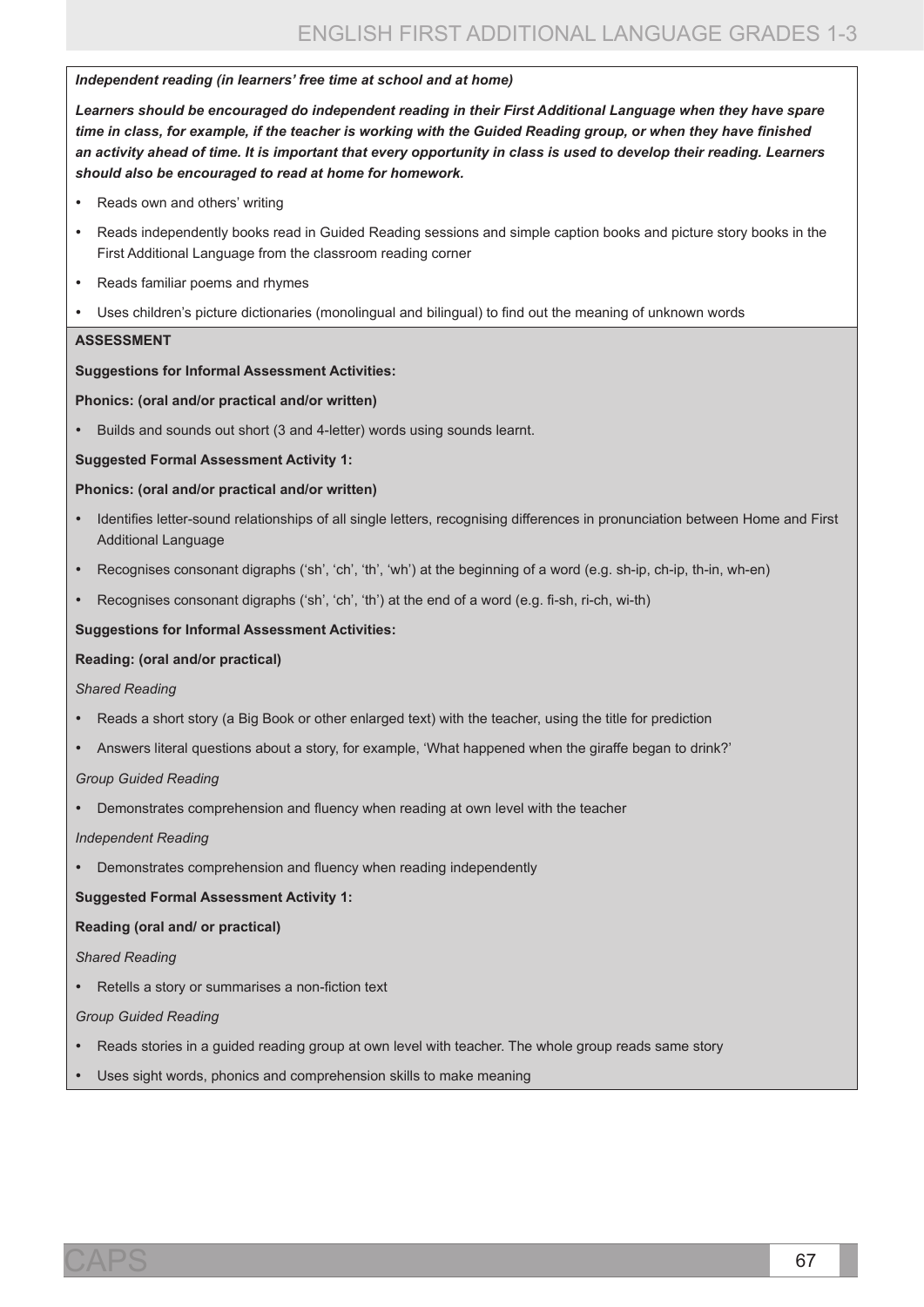| <b>TERM1</b>                                                                                                                                 |                                                                                                                  |  |
|----------------------------------------------------------------------------------------------------------------------------------------------|------------------------------------------------------------------------------------------------------------------|--|
| <b>WRITING</b><br><b>SUGGESTED CONTACT TIME</b>                                                                                              |                                                                                                                  |  |
| <b>LANGUAGE USE</b>                                                                                                                          | <b>Writing:</b>                                                                                                  |  |
|                                                                                                                                              | Minimum time: 30 minutes per week                                                                                |  |
|                                                                                                                                              | Maximum time: 1 hour per week                                                                                    |  |
|                                                                                                                                              | Language use: 30 minutes per week                                                                                |  |
| <b>CONTENT/CONCEPTS/SKILLS</b>                                                                                                               |                                                                                                                  |  |
| Writing Activities (minimum 30 minutes, maximum 1 hour per week)                                                                             |                                                                                                                  |  |
|                                                                                                                                              | One or two main writing activities where maximum time is being used and one activity where minimum time is being |  |
| used                                                                                                                                         |                                                                                                                  |  |
| Uses handwriting skills taught in Home Language<br>٠                                                                                         |                                                                                                                  |  |
| Writes increasingly complex lists with headings, for example, Wild Animals: elephants, giraffes, lions, zebras<br>$\bullet$                  |                                                                                                                  |  |
| Writes a simple text, for example, a birthday card                                                                                           |                                                                                                                  |  |
| With guidance, writes a simple set of instructions, for example, a recipe<br>٠                                                               |                                                                                                                  |  |
| Writes a paragraph of 4-6 sentences on a familiar topic                                                                                      |                                                                                                                  |  |
| Uses the writing process (drafting, writing, editing and publishing)<br>$\bullet$                                                            |                                                                                                                  |  |
| Uses punctuation already taught in Home Language (full stops, commas, question marks, exclamation marks and<br>$\bullet$<br>inverted commas) |                                                                                                                  |  |
| Spells common words correctly and attempts to spell unfamiliar words using phonic knowledge<br>٠                                             |                                                                                                                  |  |
| Builds own word bank and personal dictionary<br>$\bullet$                                                                                    |                                                                                                                  |  |
| Uses children's dictionaries (monolingual and bilingual)<br>$\bullet$                                                                        |                                                                                                                  |  |
| Language Use Activities (30 minutes per week)                                                                                                |                                                                                                                  |  |
| In these activities learners will begin to focus on grammar in use. Grammar should be taught in a meaningful<br>context.                     |                                                                                                                  |  |
| Understands and uses the simple present tense                                                                                                |                                                                                                                  |  |
| Understands and uses 'There is/are' For example, There is a book on the table.<br>$\bullet$                                                  |                                                                                                                  |  |
| Understands and uses the possessive form of nouns, for example, the book's cover                                                             |                                                                                                                  |  |
| Revises some of the grammar covered informally in Grades R to 2<br>٠                                                                         |                                                                                                                  |  |
| <b>ASSESSMENT</b>                                                                                                                            |                                                                                                                  |  |
| <b>Suggestions for Informal Assessment Activities:</b>                                                                                       |                                                                                                                  |  |
| Writing: (written)                                                                                                                           |                                                                                                                  |  |
| With support, writes a simple set of instructions                                                                                            |                                                                                                                  |  |
| <b>Suggested Formal Assessment Activity 1</b>                                                                                                |                                                                                                                  |  |
| Writing: (written)                                                                                                                           |                                                                                                                  |  |
| • Writes a paragraph of 4–6 sentences on a familiar topic                                                                                    |                                                                                                                  |  |
| <b>Suggestions for Informal Assessment Activities:</b>                                                                                       |                                                                                                                  |  |
| Language Use: (written)                                                                                                                      |                                                                                                                  |  |
| Writes meaningful captions for pictures using the frame: There is ________. There are ________.                                              |                                                                                                                  |  |
| Writes meaningful sentences using the possessive form of nouns with some accuracy<br>$\bullet$                                               |                                                                                                                  |  |
| <b>Suggested Formal Assessment Activity 1</b>                                                                                                |                                                                                                                  |  |
| Writing: (written)                                                                                                                           |                                                                                                                  |  |
| Writes meaningful sentences in the simple present tense with some accuracy                                                                   |                                                                                                                  |  |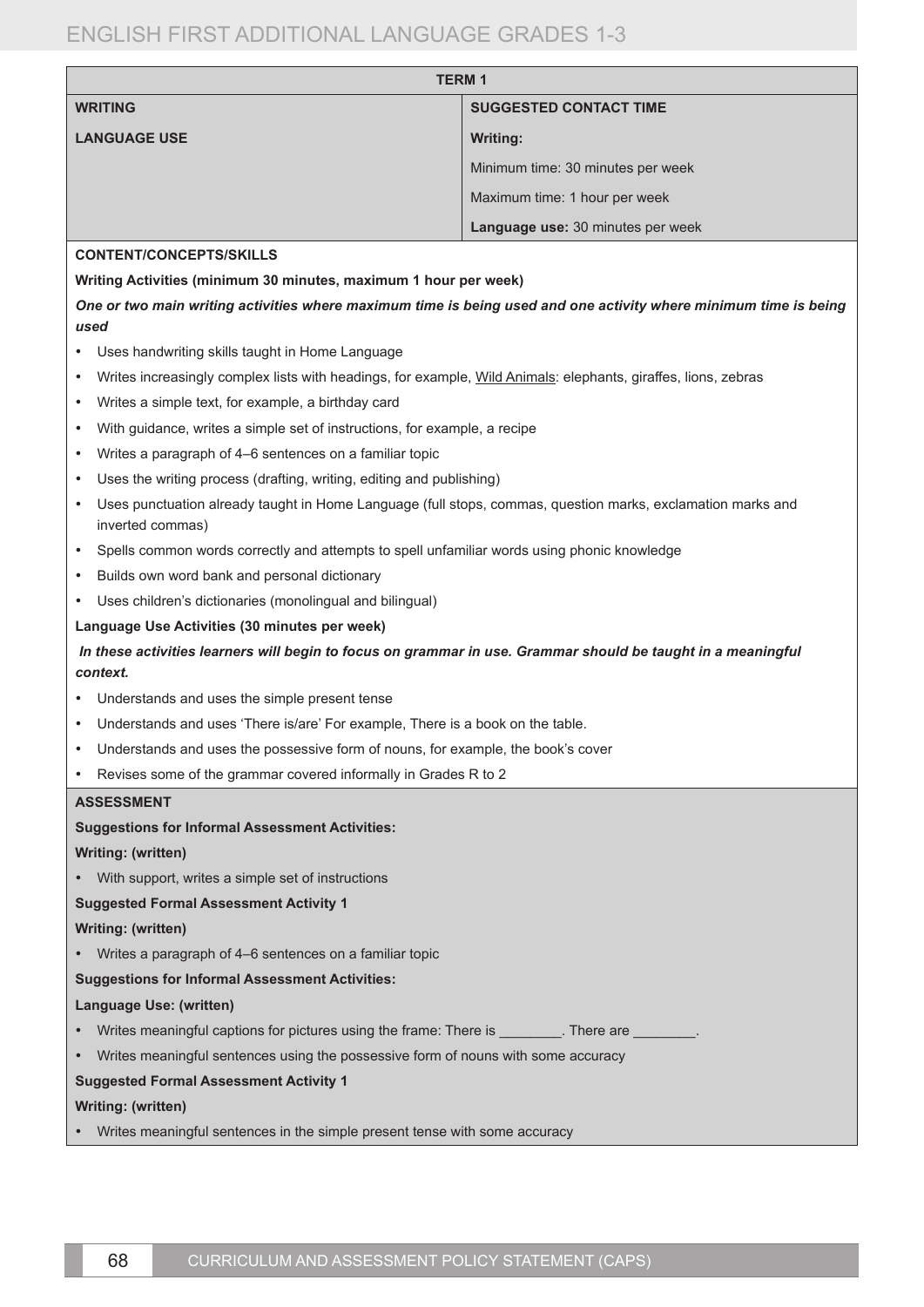| <b>LISTENING AND SPEAKING (ORAL)</b> |  |  |  |
|--------------------------------------|--|--|--|
|--------------------------------------|--|--|--|

#### **SUGGESTED CONTACT TIME**

1 hour per week

### **CONTENT/CONCEPTS/SKILLS**

#### *Weeks 1–5*

Teachers select two themes that allow them to introduce and recycle vocabulary, and cover the activities listed below. Note that the suggested themes/topics are simply suggestions. Teachers should choose their own appropriate themes depending on their context and the resources available. They should make sure that they have the necessary Big Books/posters, rhymes, songs, games and real objects for the theme they have chosen.

**TERM 2**

Teachers should try to cover as many activities as possible in the time available. They should assess the learners using the Informal Assessment Activities recommended for Weeks 1–5.

#### *Weeks 6–10*

Teachers select two new themes that will allow them to build on what they did in the first five weeks. The themes should allow them to introduce new vocabulary and consolidate vocabulary already taught. The themes should also allow the teacher to constantly recycle simple, basic language structures as she communicates with the learners in the First Additional Language.

Teachers should try to cover as many activities as possible in the time available. They should assess the learners using the Informal Assessment Activities recommended for Weeks 6–10. They should carry out the Formal Assessment Activities.

#### *Daily activities (30 minutes per week)*

The activities vary in length. The teacher could do one longer activity or two or three short ones per week.

- Continues to develop an oral (listening and speaking) vocabulary using themes or topics such as 'Growing Things'
- Follows instructions, for example, 'Put some soil in the pot almost to the top. Then put the seed in. Then cover the seed with a bit of soil. Lastly, water the seed.'
- Gives simple instructions, for example, 'Now water the seed.'
- Understands and responds to simple questions such as 'When ...?' 'Why ...?' 'What ...?' , for example, 'What do you think the seed will grow into?'
- • Asks for clarification, for example, I don't understand. Please explain it again.
- Responds to and makes requests, for example, 'Can I use the dictionary, please?'
- Participates in a short conversation on a familiar topic, for example, their friends and what they are doing
- Identifies an object from a simple oral description, for example, 'I am small and hard. If you give me soil and water, I grow into a plant. What am I?'
- • Talks about objects in a picture or photograph in response to teacher's instructions, for example, 'What can you see in the photo? Tell me what you can see in the photo.'
- Listens to a simple recount, for example, the teacher tells about growing a plant. 'First I put some soil in a pot almost to the top. Then I put the seed in the pot and covered it with soil. After that I watered the seed. Then I watched the plant grow.'
- • Gives a simple oral recount, for example, tells about planting a seed and growing a plant
- Understands and uses language structures in context, for example, past tense: I watered the seed; prepositions: I put the seed in a pot
- Memorises and performs simple poems, action rhymes and songs, for example, 'We are going to plant a bean in our little garden green.'
- Plays language games, for example, I spy with my little eye ......

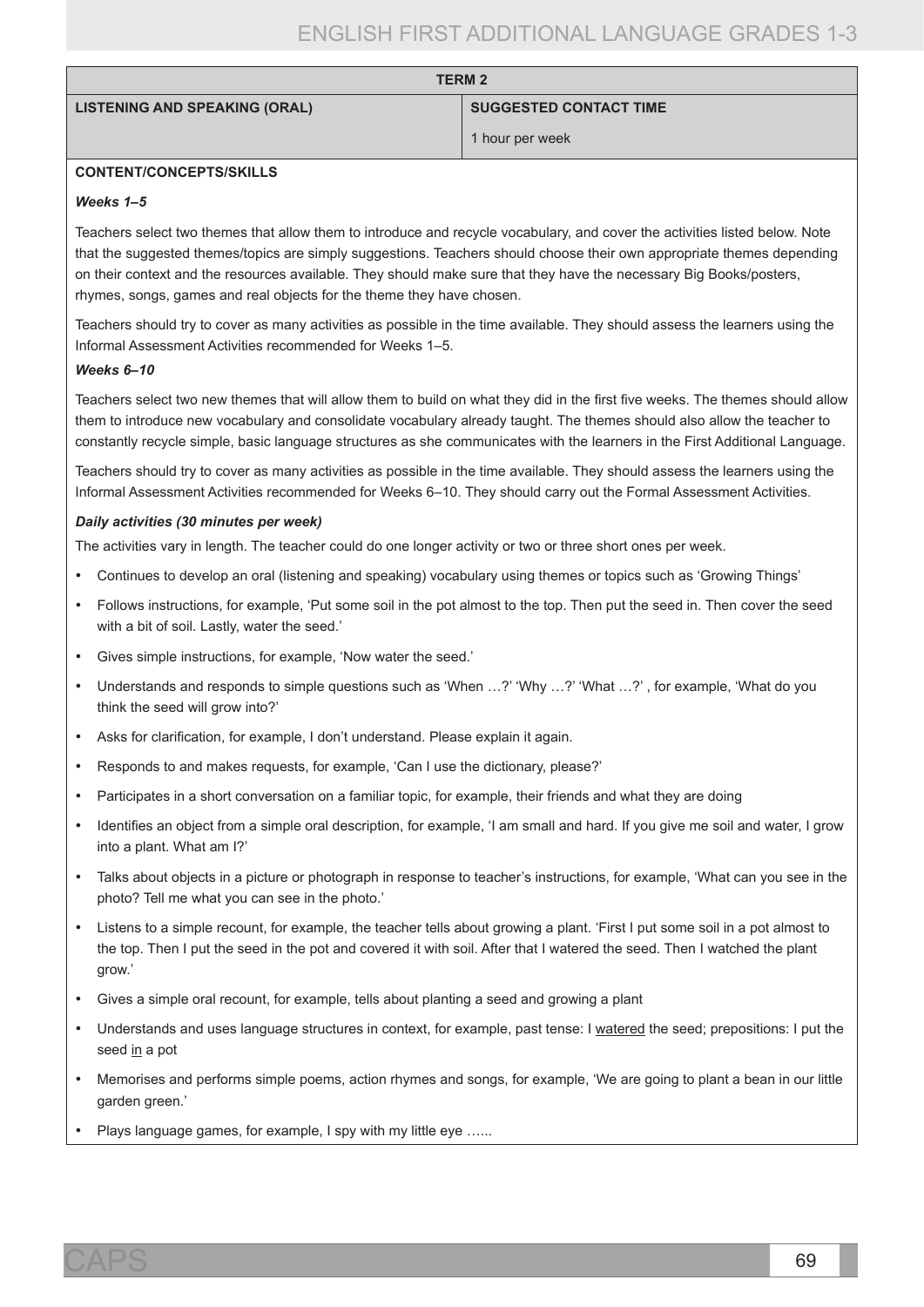### *Focussed listening and speaking (30 minutes per week)*

### *Listens to stories told and read (Shared Reading)*

*Twice a week, depending on the time available, the teacher tells or reads a story (or a recount of events). Stories that are told can be dramatised using gestures and props to support meaning. Stories that are read should be from a Big Book or illustrated poster where all the children can see the pictures.*

- Listens to short stories, personal recounts or non-fiction texts, for example, factual recounts, instructions, information reports, told or read from a Big Book or illustrated poster for enjoyment
- Listens to stories (e.g. The Enormous Turnip) and personal recounts and answers comprehension questions, for example, 'How did they pull the turnip out of the ground?'
- Predicts what will happen next in a story or personal recount (What do you think will happen next?)
- Expresses feelings about the story (Did you like the story? Why/Why not?)
- Retells the story
- • Listens to a non-fiction text such as a factual recount or information report, for example Growing Plants, and answers comprehension questions, for example, 'What do you need to grow a plant?'
- • With the teacher's help, gives a simple summary of the non-fiction text

### *Development of concepts, vocabulary and language structures*

Through taking part in the above activities:

- • continues to build oral vocabulary, including conceptual vocabulary, for example, describing processes life cycle
- begins to develop understanding and ability to use simple language structures in the context of meaningful spoken language, for example, countable and uncountable nouns such as 'seed'/'water'; articles 'a' and 'the'; prepositions such as in a pot

#### **ASSESSMENT**

#### **Suggestions for Informal Assessment Activities:**

# **Listening and Speaking: (oral and/or practical)**

#### **Weeks 1–5**

- • Talks about a picture or photograph
- Participates in a short conversation on a familiar topic

#### **Weeks 6–10**

- Listens to a simple oral recount
- Gives a simple oral recount

#### **Suggested Formal Assessment Activity 2:**

#### **Listening and Speaking (oral and/ or practical)**

- Listens to a non-fiction text and answers comprehension questions orally
- Demonstrates understanding of oral vocabulary by pointing to objects in the classroom or in a picture in response to questions/instructions from the teacher, for example, 'What's that?' 'Point to the roots.'

#### **Suggested Formal Assessment Activity 3:**

#### **Listening and Speaking (oral and/or practical)**

- Listens to a story and retells it
- Demonstrates understanding of oral vocabulary by pointing to objects in the classroom or in a picture in response to questions/instructions from the teacher, for example, 'What's that?' 'Point to the roots.'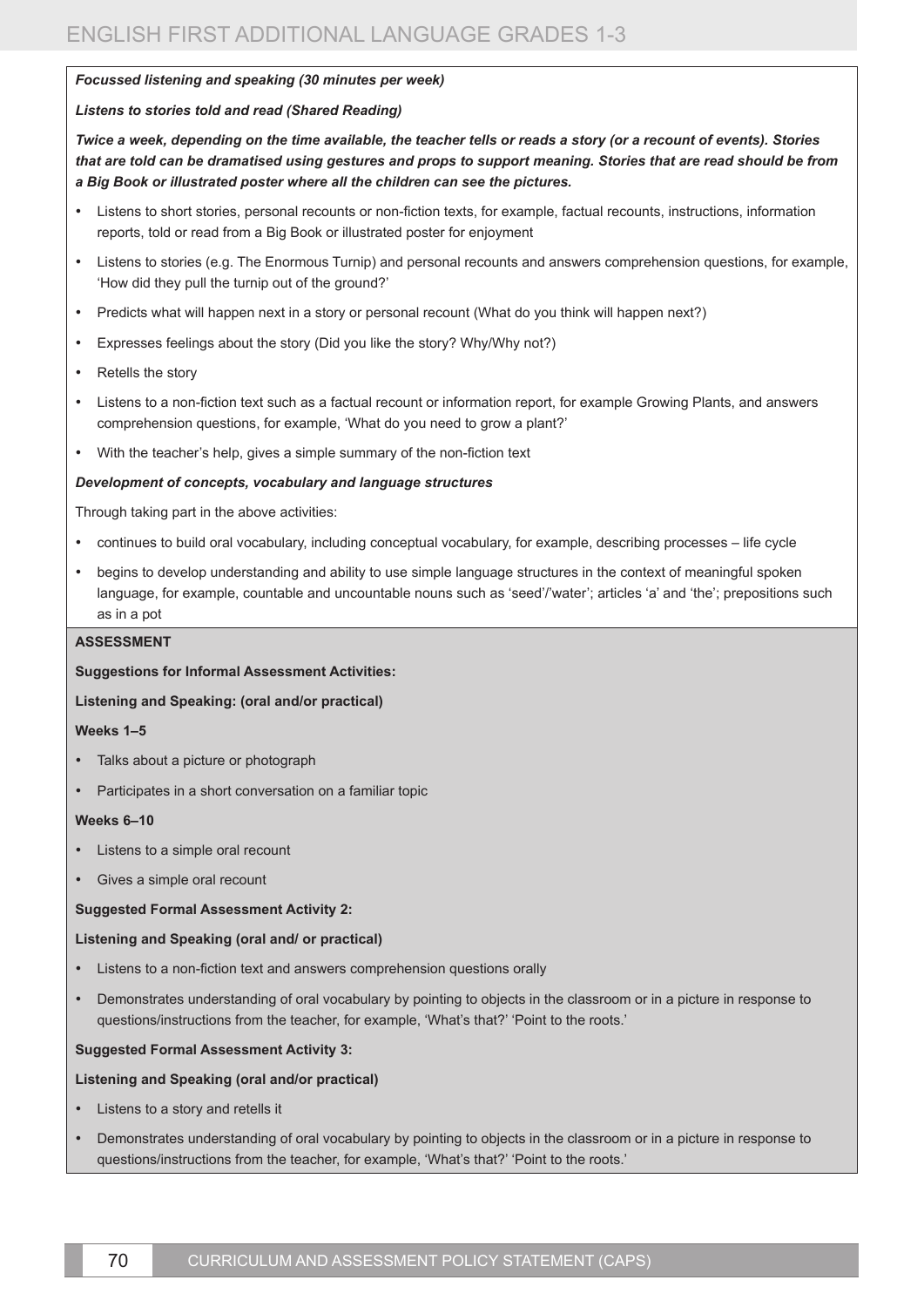| <b>TERM 2</b>              |                                          |
|----------------------------|------------------------------------------|
| <b>READING AND PHONICS</b> | <b>SUGGESTED CONTACT TIME</b>            |
|                            | Minimum time: 1 hour per week            |
|                            | Maximum time: 1 hour 30 minutes per week |

#### **CONTENT/CONCEPTS/SKILLS**

#### *Phonics (15 minutes per week)*

*The teacher Introduces common vowel digraphs, consonant blends and the silent 'e', using words that learners already know or high frequency words. When introducing a new word, the teacher makes sure learners understand the meaning and can use it in a sentence. She provides aural activities that require learners to recognise words that rhyme. These activities should be short (5–10 minutes) and spaced out over the week. They can also be integrated with Listening and Speaking, and Reading activities.*

#### *Weeks 1 – 5*

- Recognises at least three new vowel digraphs (e.g. 'ea' as in eat, 'oa' as in boat, short 'oo' as in book etc.)
- Recognises silent 'e' in words (e.g. cake, time, hope, note)
- Builds and sounds out words using sounds learnt

#### *Weeks 6 – 10*

- • Uses consonant blends to build up and break down words (e.g. ri-ng, i-nk, bla-ck, ch-op, cl-ap)
- Recognises known rhyming words (e.g. fly, sky, dry, cry, try)
- Distinguishes between long and short vowel sounds orally as in 'boot' and 'book', 'fool' and 'full', 'kite' and 'kit'
- Builds and sounds out words using sounds learnt

#### *Shared Reading (Time has been allocated under Listening and Speaking)*

# *Shared reading is both a reading and a listening activity; it also involves speaking because learners talk about the text with their teacher. In Grade 3, Shared Reading will continue, but as part of Listening and Speaking*

- Reads a short written text (a Big Book or other enlarged text) with the teacher, using the title for prediction
- Answers literal questions about a story, for example, 'Who grew the enormous turnip?'
- Describes how a story made him/her feel, code switching if necessary

#### *Group Guided Reading (Minimum 45 minutes, maximum 1 hour 15 minutes per week)*

*Where teachers are using maximum time for the First Additional Language, they should divide their class into 5 same-ability reading groups. They should use graded reading schemes and make sure each group is working with texts at the instructional level (word recognition between 90%–95% accuracy). The teacher should work with one group each day for 15 minutes. While she is working with this group, the other learners will do paired reading or independent reading or do activities related to the reading text.* 

# *Where teachers are using minimum time for the First Additional Language, they should do whole class guided reading three times a week.*

- Reads aloud from own book in a guided reading group with the teacher. This means the whole group reads the same story or non-fiction text with the teacher
- Uses the reading strategies taught in the Home Language to make sense and monitor self when reading (phonics, context clues, structural analysis, sight words)
- Reads with increasing fluency and expression
- Shows an understanding of punctuation when reading aloud
- Continues to build a sight vocabulary from the guided, shared and independent reading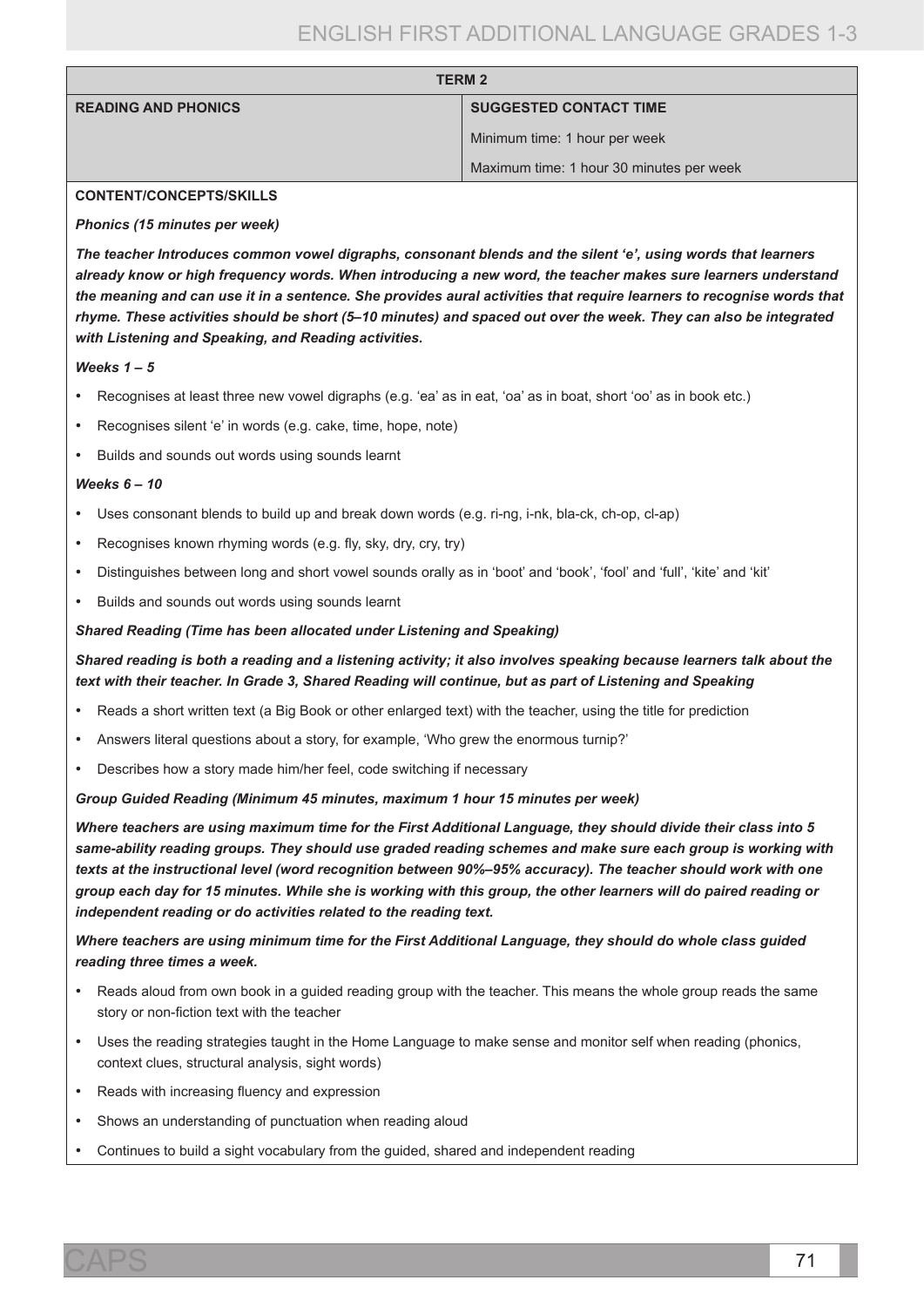#### *Independent reading (in learners' free time at school and at home)*

*Learners should be encouraged do independent reading in their First Additional Language when they have spare time in class, for example, if the teacher is working with the Guided Reading group, or when they have finished an activity ahead of time. It is important that every opportunity in class is used to develop their reading. Learners should also be encouraged to read at home for homework.* 

- Reads own and others' writing
- • Reads independently books read in Guided Reading sessions and simple caption books and picture story books in the First Additional Language from the classroom reading corner
- Reads familiar poems and rhymes
- Uses children's picture dictionaries (monolingual and bilingual) to find out the meaning of unknown words

### **ASSESSMENT**

### **Suggestions for Informal Assessment Activities:**

### **Phonics: (oral and/or practical and/or written)**

Distinguishes between long and short vowel sounds orally as in 'boot' and 'book', 'fool' and 'full', 'kite' and 'kit'

#### **Suggested Formal Assessment Activity 2:**

#### **Phonics: (oral and/or practical and/or written)**

- Recognises at least three new vowel digraphs (e.g. 'ea' as in eat, 'oa' as in boat, short 'oo' as in book etc.)
- Recognises silent 'e' in words (e.g. cake, time, hope, note)

### **Suggested Formal Assessment Activity 3:**

### **Phonics: (oral and/or practical and/or written)**

- Uses consonant blends to build up and break down words (e.g. ri-ng, i-nk, bla-ck, ch-op, cl-ap)
- Builds and sounds out words using sounds learnt

#### **Suggestions for Informal Assessment Activities:**

#### **Reading: (oral and/or practical)**

*Shared reading*

- • Answers short oral questions about the text
- Retells part of the story with the help of the teacher

#### *Group Guided Reading*

• Demonstrates comprehension and fluency when reading at own level with the teacher

#### **Suggested Formal Assessment Activity**

# **Reading (oral and/ or practical)**

#### *Shared Reading*

• Answers literal questions about a story or non-fiction text, for example, 'What is the first thing that happens to the bean seed when it grows?'

#### *Group Guided Reading*

• Demonstrates comprehension and fluency when reading at own level with the teacher

#### *Paired/Independent reading*

Demonstrates comprehension and fluency when reading independently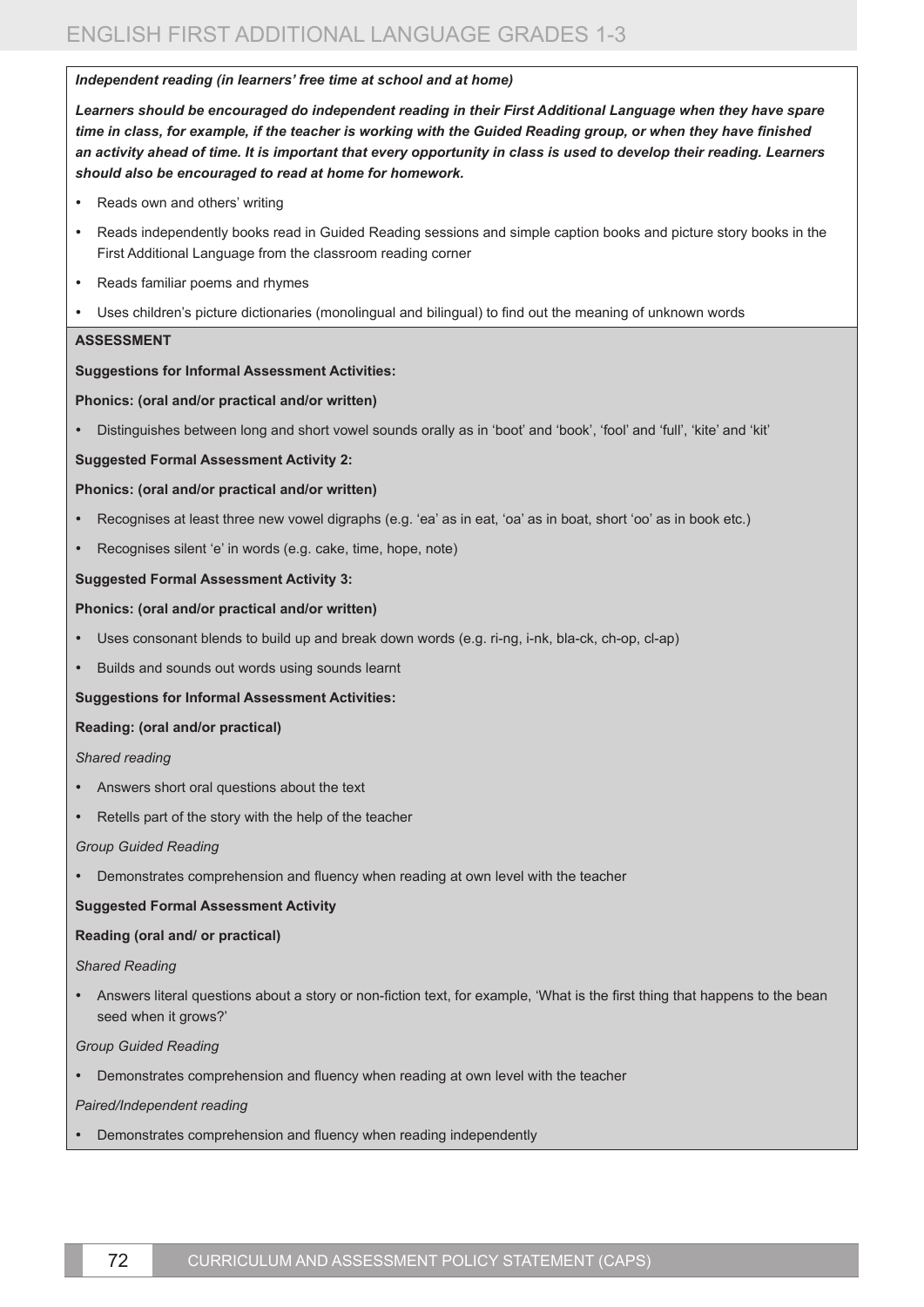| <b>TERM 2</b>                                                                                                                                |                                   |  |
|----------------------------------------------------------------------------------------------------------------------------------------------|-----------------------------------|--|
| <b>WRITING</b>                                                                                                                               | <b>SUGGESTED CONTACT TIME</b>     |  |
| <b>LANGUAGE USE</b>                                                                                                                          | Writing:                          |  |
|                                                                                                                                              | Minimum time: 30 minutes per week |  |
|                                                                                                                                              | Maximum time: 1 hour per week     |  |
|                                                                                                                                              | Language use: 30 minutes per week |  |
| <b>CONTENT/CONCEPTS/SKILLS</b>                                                                                                               |                                   |  |
| Writing Activities (Minimum 30 minutes, maximum 1 hour per week)                                                                             |                                   |  |
| One or two main writing activities where maximum time is being used and one activity where minimum time is being<br>used                     |                                   |  |
| Uses handwriting skills taught in Home Language                                                                                              |                                   |  |
| Writes increasingly complex lists with headings, for example, <i>Things plants need:</i> water, soil, air, sunlight                          |                                   |  |
| With guidance, writes a simple set of instructions, for example, how to grow a plant<br>٠                                                    |                                   |  |
| Writes a paragraph of 4–6 sentences on a familiar topic<br>٠                                                                                 |                                   |  |
| Organises information in a chart, table or bar graph, for example, the life cycle of a plant<br>٠                                            |                                   |  |
| Uses the writing process (drafting, writing, editing and publishing)<br>$\bullet$                                                            |                                   |  |
| Uses punctuation already taught in Home Language (full stops, commas, question marks, exclamation marks and<br>$\bullet$<br>inverted commas) |                                   |  |
| Spells common words correctly and attempts to spell unfamiliar words using phonic knowledge                                                  |                                   |  |

- • Builds own word bank and personal dictionary
- • Uses children's dictionaries (monolingual and bilingual)

#### **Language Use Activities (30 minutes per week)**

*In these activities learners will begin to focus on grammar in use. Grammar should be taught in a meaningful context.*

- • Understands and uses the present progressive, for example, 'We are planting a seed'
- • Countable and uncountable nouns, for example, bottles/water
- • Revises some of the grammar covered informally in Grades R to 2

#### **ASSESSMENT**

**Suggestions for Informal Assessment Activities:** 

#### **Writing: (written)**

• Organises information in a chart, table or bar graph

**Suggested Formal Assessment Activity 2**

#### **Writing: (written)**

• Writes a paragraph of 6–8 sentences on a familiar topic

#### **Suggested Formal Assessment Activity 3**

• With support, writes a simple set of instructions, for example, a recipe

**Suggestions for Informal Assessment Activities:**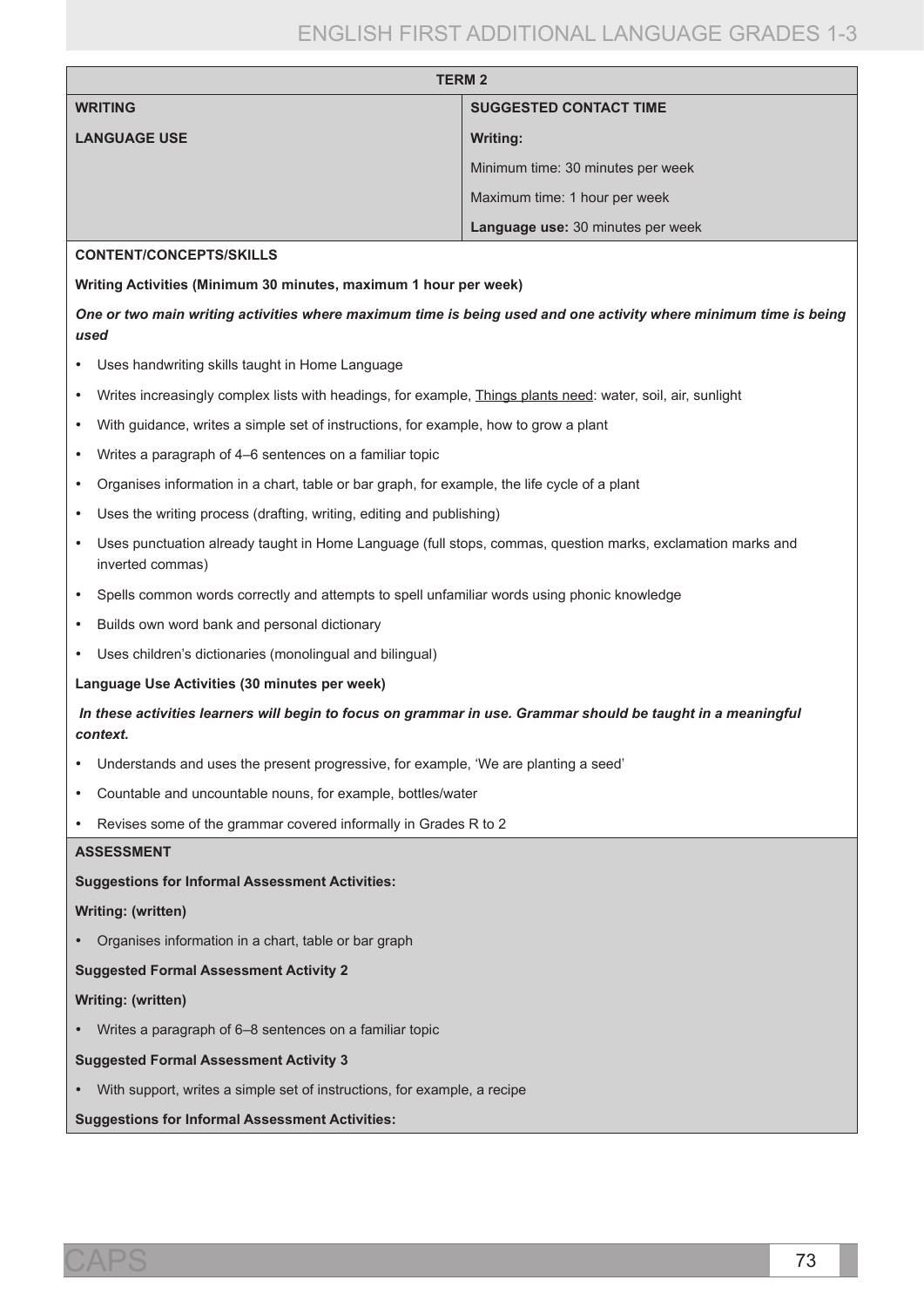# **Language Use: (written)**

• Writes meaningful sentences using countable and uncountable nouns with some accuracy

### **Suggested Formal Assessment Activity 2**

#### **Language Use: (written)**

• Completes sentences using the present progressive tense

**Suggested Formal Assessment Activity 3**

- **Language Use: (written)**
- • Writes meaningful sentences in the present progressive tense with some accuracy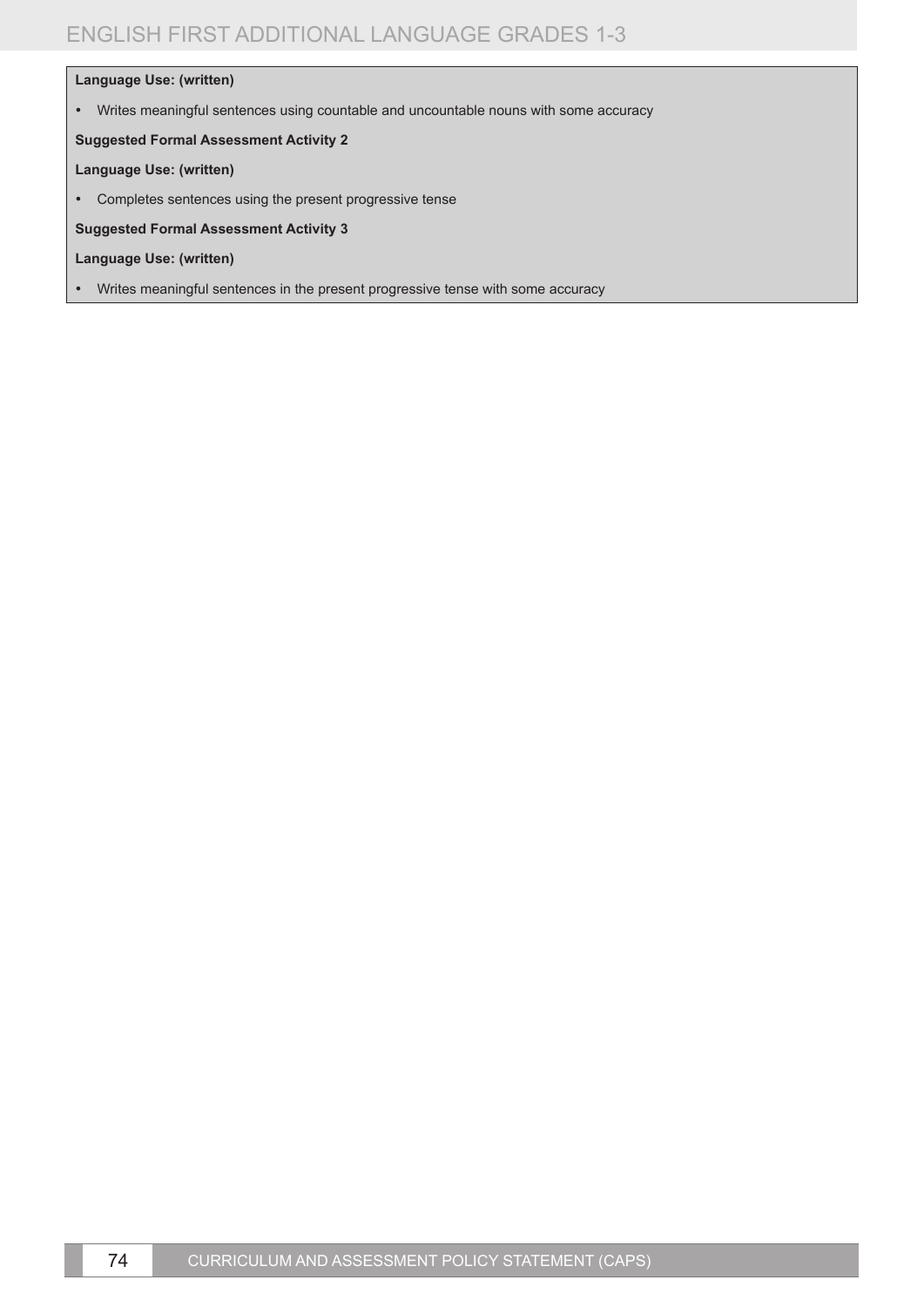| <b>LISTENING AND SPEAKING (ORAL)</b> |  |  |  |
|--------------------------------------|--|--|--|
|--------------------------------------|--|--|--|

**SUGGESTED CONTACT TIME** 

```
1 hour per week
```
### **CONTENT/CONCEPTS/SKILLS**

#### *Weeks 1–5*

Teachers select two themes that will allow them to introduce and recycle vocabulary, and cover the activities listed below. Note that the suggested themes/topics are simply suggestions. Teachers should choose their own appropriate themes depending on their context and the resources available. They should make sure that they have the necessary Big Books/ posters, rhymes, songs, games and real objects for the theme they have chosen. They should try to cover as many activities as possible in the time available.

**TERM 3**

Teachers should assess the learners using the Informal Assessment Activities recommended for Weeks 1–5.

### *Weeks 6–10*

Teachers select two new themes that will allow them to build on what they did in the first five weeks. The themes should allow them to introduce new vocabulary and consolidate vocabulary already taught. The themes should also allow the teacher to constantly recycle simple, basic language structures as she communicates with the learners in the First Additional Language.

Teachers should try to cover as many activities as possible in the time available. They should assess learners using the Informal Assessment Activities recommended for Weeks 6–10. They should carry out the Formal Assessment Activities.

### *Daily activities (30 minutes per week)*

- • Continues to develop an oral (listening and speaking) vocabulary using themes or topics such as 'Making Things'
- • Follows instructions, for example, 'You will need some paper, koki pens, a pair of scissors and some string to tie the mask on. First draw the shape of your face. Next …. etc.'
- • Gives simple instructions, for example, 'Colour it yellow.'
- Understands and responds to simple questions such as 'When ...?' 'Why ...?' 'How ...?' (e.g. 'How do you make a scary mask?')
- Asks for clarification, for example, 'I don't understand. Can you help me, please?'
- Responds to and makes requests, for example, 'Can I use the dictionary, please?'
- Participates in a short conversation on a familiar topic, for example, what is going on in the community
- Identifies an object from a simple oral description, for example, puts pictures in the right order after listening to instructions on how to make a mask
- Talks about objects in a picture or photograph in response to teacher's instructions, for example, 'What can you see in the photo? Tell me what you can see in the photo.'
- Listens to a simple recount, for example, the teacher tells how she made the scary mask: 'First I drew the shape of my face. Then I drew eyes, nose and a mouth etc.'
- Gives a simple oral recount, for example, tells about making a mask
- Understands and uses language structures in context, for example, demonstrative pronouns: 'Please give me that.'
- • Memorises and performs simple poems, action rhymes and songs, for example, 'There's a ghost in our house!'
- Plays language games, for example, I spy with my little eye ......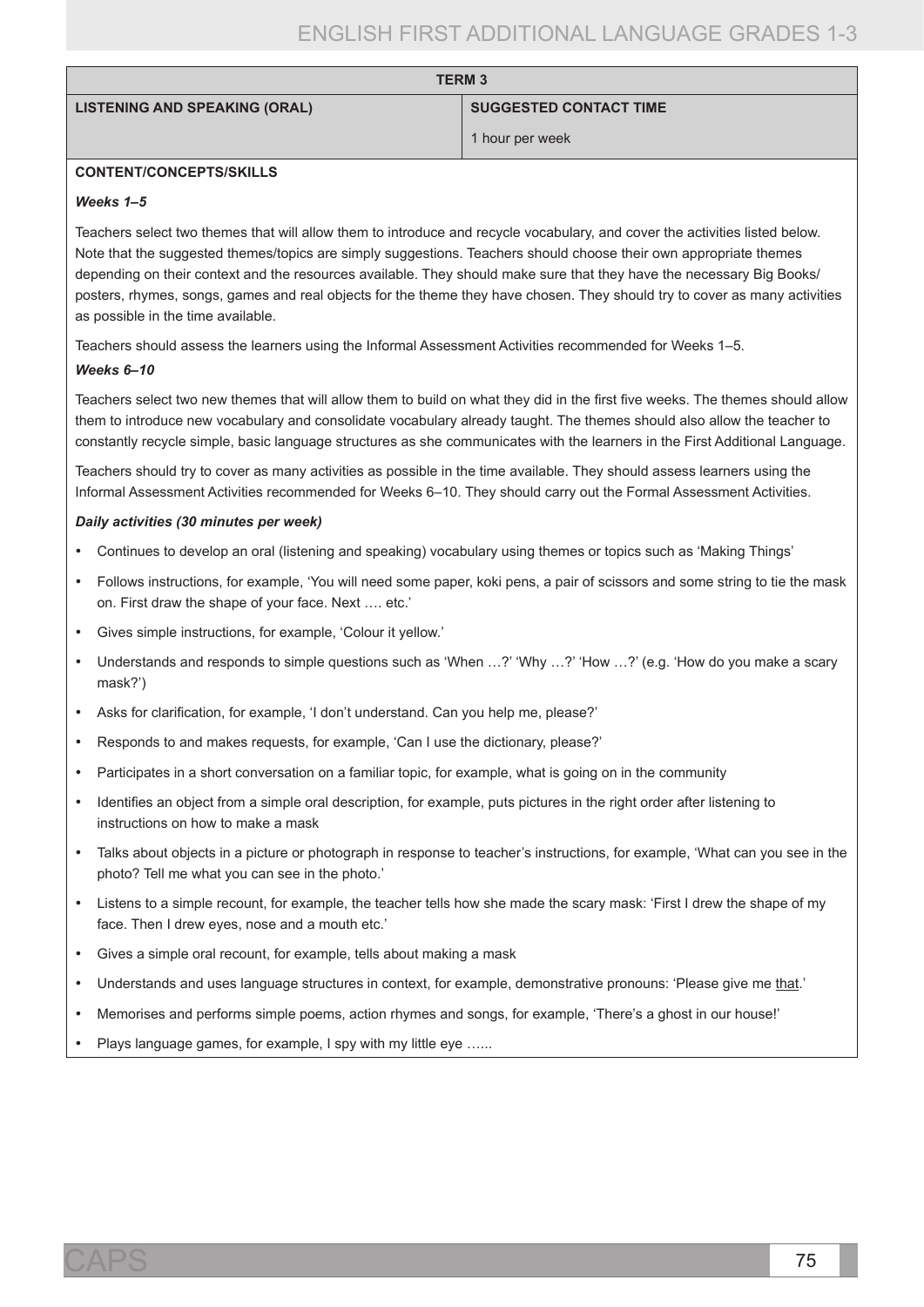#### *Focussed listening and speaking (30 minutes per week)*

#### *Listens to stories told and read (Shared Reading)*

*Twice a week, the teacher tells or reads a story (or a recount of events). Stories that are told can be dramatised using gestures and props to support meaning. Stories that are read should be from a Big Book or illustrated poster where all the children can see the pictures.*

- • Listens to short stories, personal recounts or non-fiction texts (e.g. factual recounts, instructions, information reports) told or read from a Big Book or illustrated poster for enjoyment
- Listens to stories (e.g. The Friendly Ghost) and personal recounts and answers comprehension questions, for example, 'Could people see the friendly ghost?'
- Predicts what will happen next in a story or personal recount (What do you think will happen next?)
- Expresses feelings about the story (Did you like the story? Why/Why not?)
- • Retells the story
- Listens to a non-fiction text such as a procedural text, for example, how to make a mask and answers comprehension questions (What do you need to make a mask?)
- With the teacher's help, gives a simple summary of the non-fiction text

#### *Development of concepts and vocabulary*

Through taking part in the above activities:

- continues to build oral vocabulary, including conceptual vocabulary, for example, describing processes; making things
- begins to develop understanding and ability to use simple language structures in the context of meaningful spoken language, for example, past tense; countable and uncountable nouns: 'masks'/'paper'; articles: 'a' and 'the'; prepositions: in/on; demonstrative pronouns: 'Please give me that'

#### **ASSESSMENT**

**Suggestions for Informal Assessment Activities:** 

#### **Listening and Speaking: (oral and/or practical)**

#### **Weeks 1–5**

Follows and gives instructions

#### **Weeks 6–10**

- Listens to a short oral recount
- Gives a short oral recount

#### **Suggested Formal Assessment Activity 4:**

#### **Listening and Speaking (oral and/ or practical)**

- Listens to a story and answers comprehension questions orally
- Retells the story
- Demonstrates understanding of oral vocabulary by pointing to objects in the classroom or in a picture in response to questions/instructions from the teacher, for example, 'What's that?' 'Point to the ghost.'

#### **Suggested Formal Assessment Activity 5:**

#### **Listening and Speaking (oral and/or practical)**

Gives an oral recount of a recent experience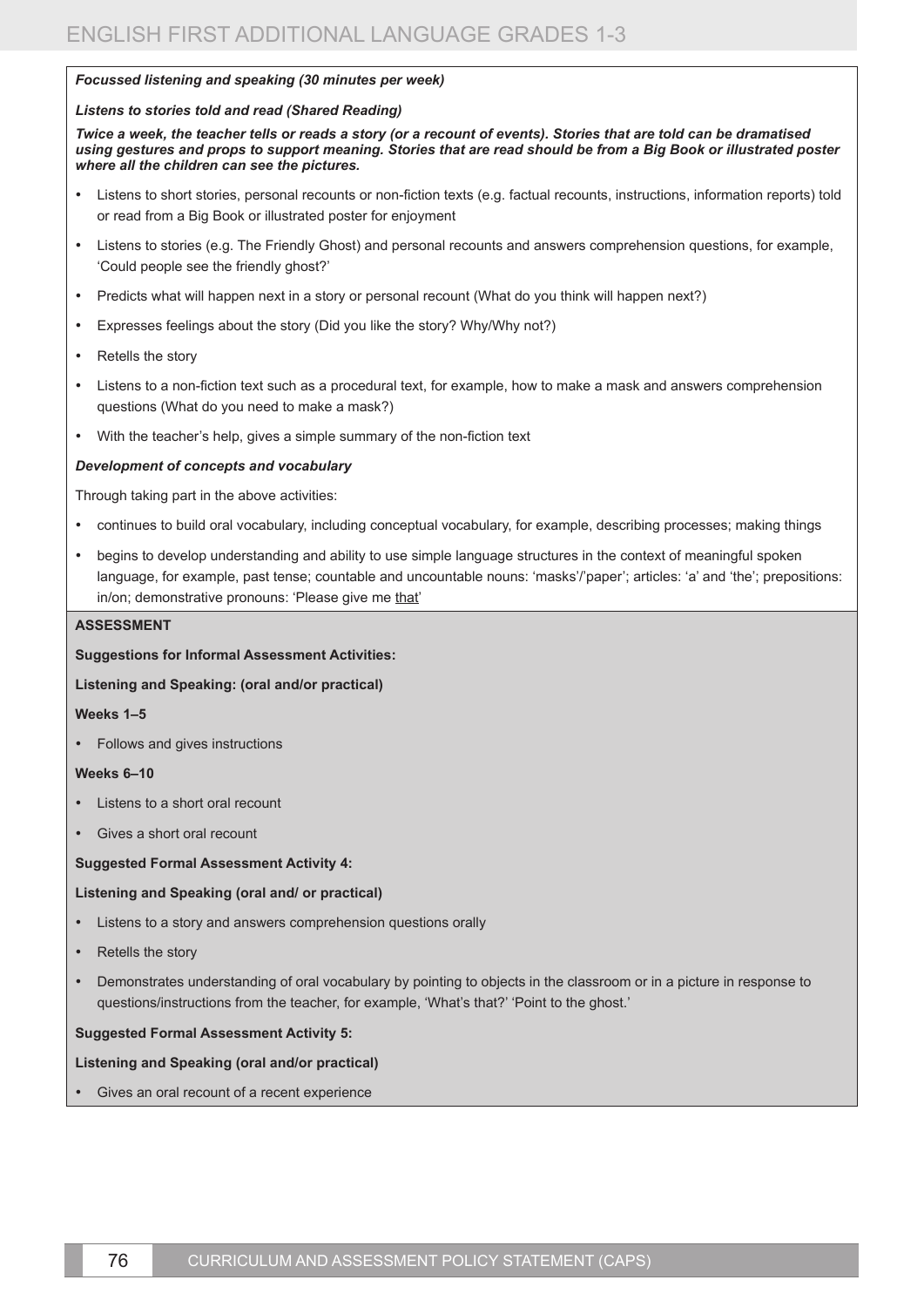| <b>TERM 3</b>              |                                          |
|----------------------------|------------------------------------------|
| <b>READING AND PHONICS</b> | <b>SUGGESTED CONTACT TIME</b>            |
|                            | Minimum time: 1 hour per week            |
|                            | Maximum time: 1 hour 30 minutes per week |

#### **CONTENT/CONCEPTS/SKILLS**

#### *Phonics (15 minutes per week)*

*The teacher Introduces new vowel digraphs and consonant blends, using words that learners already know or high frequency words. When introducing a new word, she makes sure learners understand the meaning and can use it in a sentence. She provides aural activities that require learners to recognise differences between sound/spelling relationships in home and additional language. These activities should be short (5–10 minutes) and spaced out over the week. They can also be integrated with Listening and Speaking, and Reading activities.*

#### *Weeks 1 – 5*

- Distinguishes between different vowel sounds aurally (e.g. 'bird' and 'bed'; 'ship' and 'sheep')
- • Recognises some differences between sound/spelling relationships in home and additional language (e.g. '*th*a*th*a' and '*th*in')
- Recognises at least five new vowel digraphs (e.g. 'ai' as in pain, 'ay' as in pay, 'oi' as in coin, 'oy' as in toy, 'ou' as in round)
- • Builds and sounds out words using sounds learnt

#### *Weeks 6 – 10*

- Distinguishes between different vowel sounds aurally (e.g. 'bad' and 'bed'; 'ship' and 'chip')
- Recognises some differences between sound/spelling relationships in home and additional language (e.g. 'cat' and 'icici')
- Recognises three-letter consonant blends at the beginning and end of words (e.g. str-, scr-, -tch, -nch)
- Recognises consonant digraphs in a word (e.g. 'ph', 'll', 'ss', 'ff')
- Builds and sounds out words using sounds learnt

#### *Shared Reading (Time has been allocated under Listening and Speaking)*

# *Shared Reading is both a reading and a listening activity; it also involves speaking because learners talk about the text with their teacher. In Grade 3, Shared Reading will continue, but as part of Listening and Speaking*

- Reads a short written text (a Big Book or other enlarged text) with the teacher, using the title for prediction
- Answers literal questions about a story, for example, 'Could people see the friendly ghost?'
- Describes how a story made him/her feel, code switching if necessary

#### *Group Guided Reading (Minimum 45 minutes, maximum 1 hour 15 minutes)*

*Where teachers are using maximum time for the First Additional Language, they should divide their class into 5 same-ability reading groups. They should use graded reading schemes and make sure each group is working with texts at the instructional level (word recognition between 90%–95% accuracy). The teacher should work with one group each day for 15 minutes. While she is working with this group, the other learners will do paired reading or independent reading or activities related to the reading text.*

*Where teachers are using minimum time for the First Additional Language, they should do whole class guided reading three times a week.*

Reads aloud from own book in a quided reading group with the teacher. This means the whole group reads the same story or non-fiction text with the teacher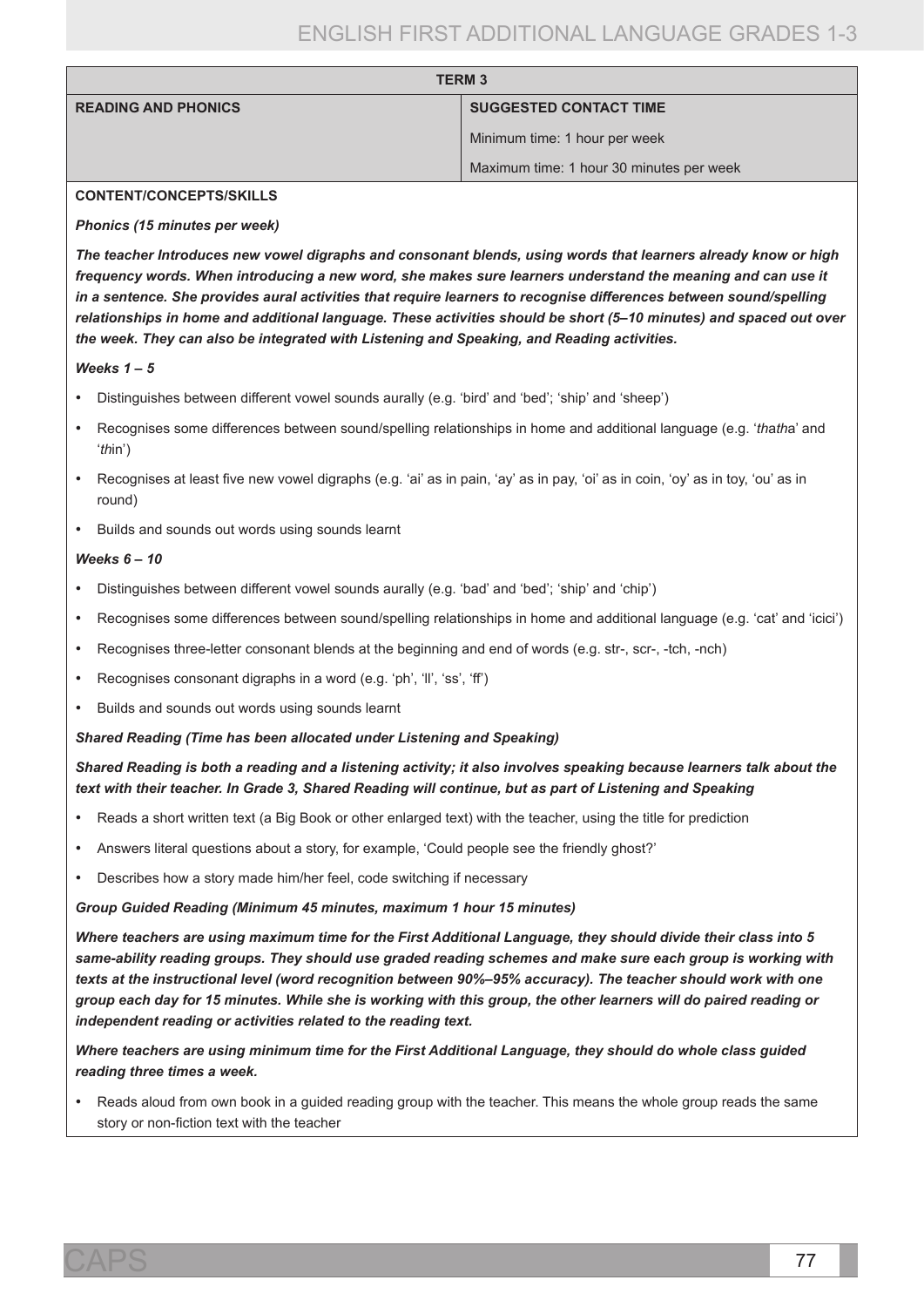- Uses the reading strategies taught in the Home Language to make sense and monitor self when reading (phonics, context clues, structural analysis, sight words)
- Reads with increasing fluency and expression
- Shows an understanding of punctuation when reading aloud
- Continues to build a sight vocabulary from the guided, shared and independent reading

### *Independent reading (in learners' free time at school and at home)*

*Learners should be encouraged do independent reading in their First Additional Language when they have spare time in class, for example, if the teacher is working with the Guided Reading group, or when they have finished an activity ahead of time. It is important that every opportunity in class is used to develop their reading. Learners should also be encouraged to read at home for homework.* 

- Reads own and others' writing
- Reads independently books read in Guided Reading sessions and simple caption books and picture story books in the First Additional Language from the classroom reading corner
- • Reads familiar poems and rhymes
- Uses children's picture dictionaries (monolingual and bilingual) to find out the meaning of unknown words

#### **ASSESSMENT**

#### **Suggestions for Informal Assessment Activities:**

#### **Phonics: (oral and/or practical and/or written)**

Recognises some differences between sound/spelling relationships in home and additional language, for example, 'thatha and 'that'

### **Formal Assessment Activity 4:**

#### **Phonics: (oral and/or practical and/or written)**

- Distinguishes between different vowel sounds aurally, for example, 'bird' and 'bed'; 'ship' and 'sheep'
- Recognises at least five new vowel digraphs, for example, 'ai' as in pain, 'ay' as in pay, 'oi' as in coin, 'oy' as in toy, 'ou' as in round

#### **Formal Assessment Activity 5:**

#### **Phonics: (oral and/or practical and/or written)**

- Recognises three-letter consonant blends at the beginning and end of words (e.g. str-, scr-, -tch, -nch)
- Recognises consonant digraphs in a word (e.g. 'ph', 'll', 'ss', 'ff')
- Builds and sounds out words using sounds learnt

# **Suggestions for Informal Assessment Activities:**

# **Reading: (oral and/or practical)**

#### *Shared reading*

- Answers short oral questions about the text
- Retells part of the story with the help of the teacher

*Group Guided Reading*

• Demonstrates comprehension and fluency when reading at own level with the teacher

#### **Suggested Formal Assessment Activities 4 and 5**

# **Reading (oral and/ or practical)**

*Shared Reading*

• Answers literal questions about a story or non-fiction text, for example, 'Could people see the Friendly Ghost?' 'Why couldn't they see the Friendly Ghost?'

# *Group Guided Reading*

• Demonstrates comprehension and fluency when reading at own level with the teacher

# *Paired/Independent reading*

Demonstrates comprehension and fluency when reading independently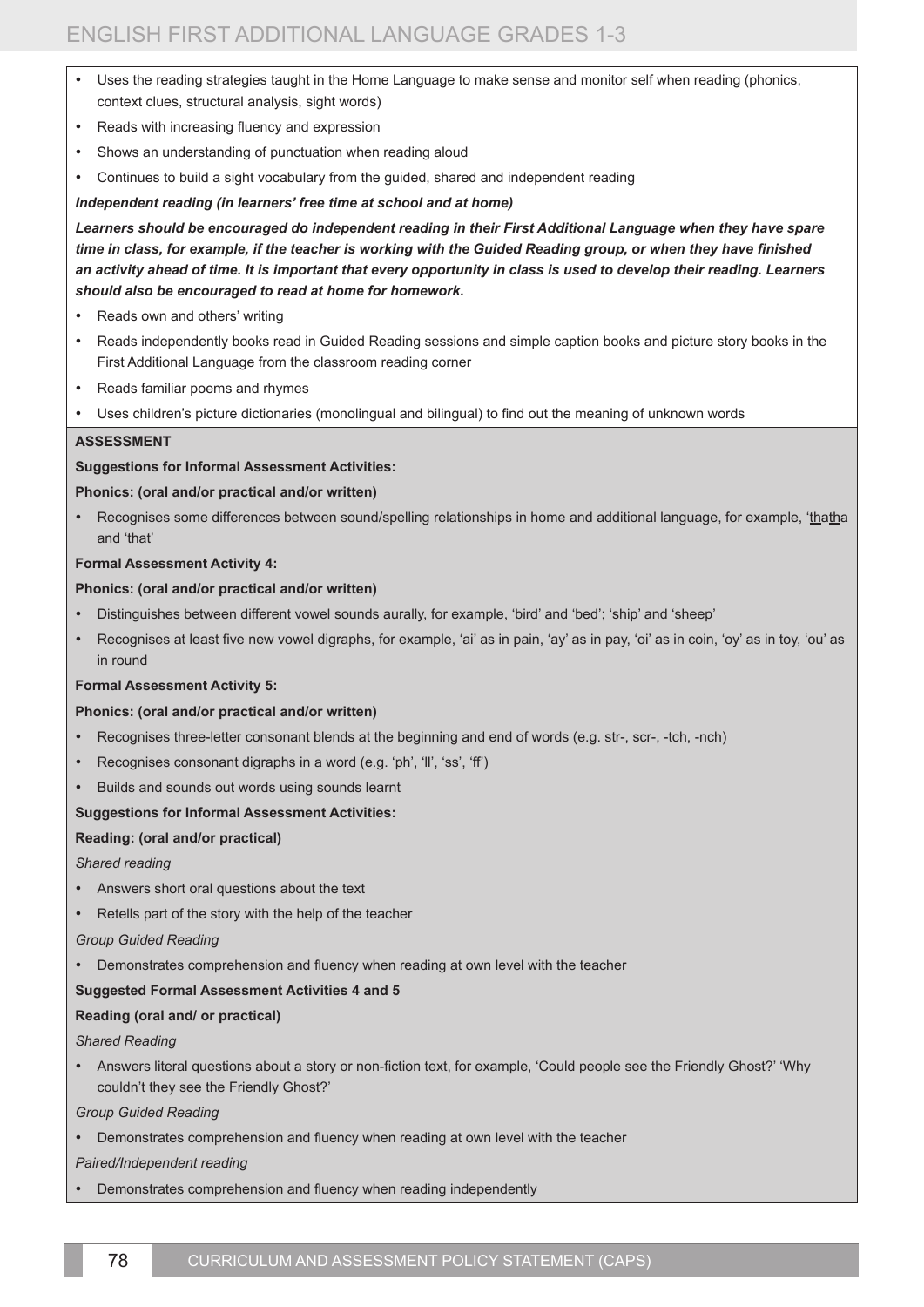| <b>TERM3</b>        |                                   |  |
|---------------------|-----------------------------------|--|
| <b>WRITING</b>      | <b>SUGGESTED CONTACT TIME</b>     |  |
| <b>LANGUAGE USE</b> | <b>Writing:</b>                   |  |
|                     | Minimum time: 30 minutes per week |  |
|                     | Maximum time: 1 hour per week     |  |
|                     | Language Use: 30 minutes per week |  |
|                     |                                   |  |

#### **CONTENT/CONCEPTS/SKILLS**

**Writing Activities (minimum 30 minutes, maximum 1 hour per week)**

# *One or two main writing activities a week where maximum time is being used and at least one activity per week where minimum time is being used*

- Uses handwriting skills taught in Home Language
- • Writes increasingly complex lists with headings, for example, Things you need to make a mask: paper, koki pens, scissors, string
- • Writes a paragraph of 4–6 sentences on a familiar topic
- • Organises information in a chart, table or bar graph, for example, story board of making a mask
- With guidance, writes a personal recount of experiences, for example, 'Yesterday I made a mask. First I ….. Then I ….. Next I ….. Finally I …….'
- Uses the writing process (drafting, writing and editing)
- Uses punctuation already taught in Home Language (full stops, commas, question marks, exclamation marks and inverted commas)
- • Spells common words correctly and attempts to spell unfamiliar words using phonic knowledge
- • Uses past tense with increasing accuracy
- Builds own word bank and personal dictionary
- Uses children's dictionaries (monolingual and bilingual)

### **Language Use Activities (30 minutes per week)**

*In these activities learners will begin to focus on grammar in use. Grammar should be taught in a meaningful context.*

- • Understands and uses the past tense, for example, 'Yesterday I made a mask.'
- Understands and uses countable and uncountable nouns (revision)
- • Understands and uses the articles 'a' and 'the' with nouns, for example, a bottle/the bottle, water/the water
- Revises some of the grammar covered informally in Grades R to 2

### **ASSESSMENT**

#### **Suggestions for Informal Assessment Activities:**

#### **Writing: (written)**

• Organises information in a chart, table or bar graph, for example, story board of making a mask

#### **Suggested Formal Assessment Activity 4**

#### **Writing: (written)**

Writes a paragraph of 4–6 sentences on a familiar topic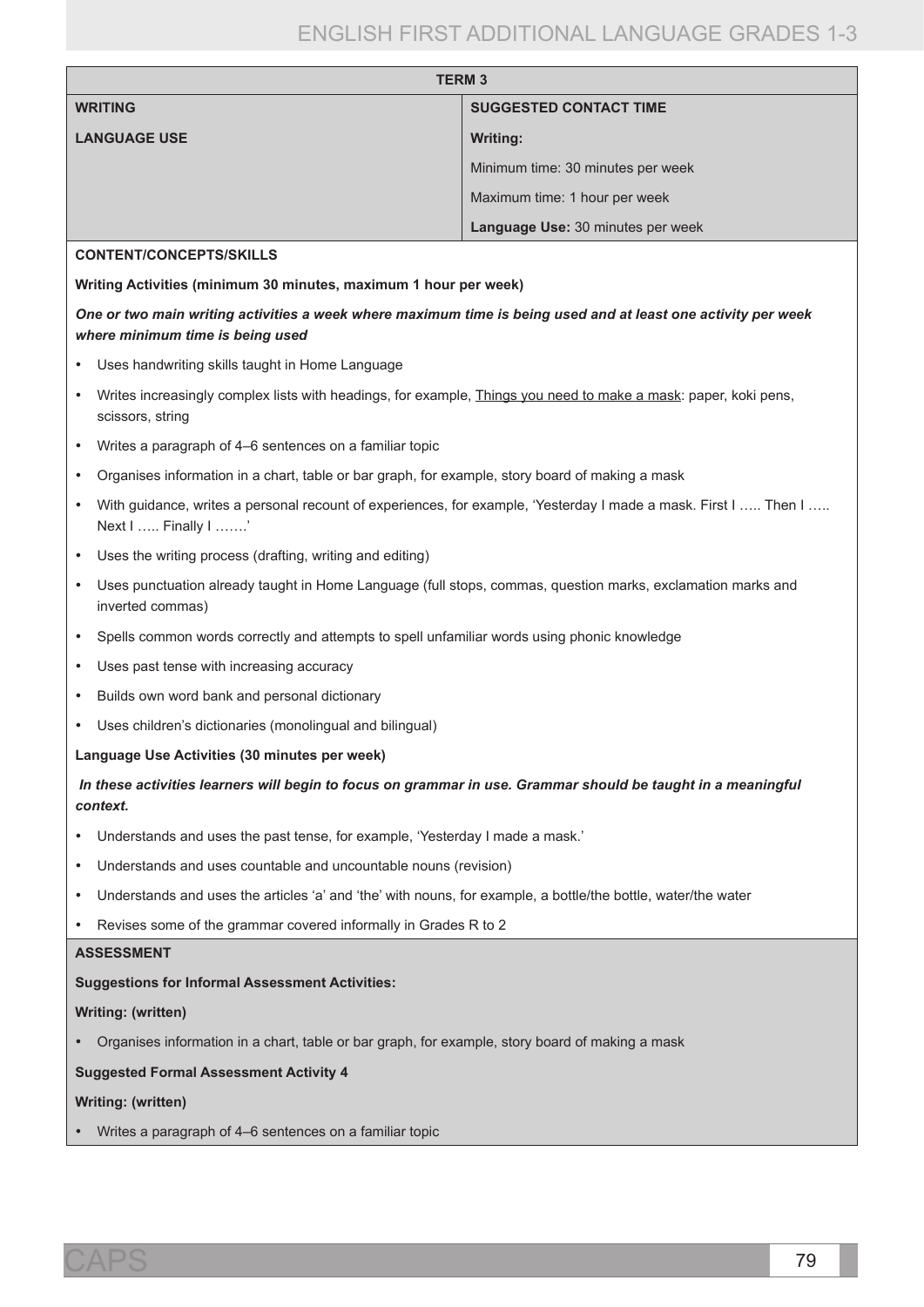### **Suggested Formal Assessment Activity 5**

• Writes a personal recount

#### **Suggestions for Informal Assessment Activities:**

#### **Language Use: (written)**

• Writes meaningful sentences using countable and uncountable nouns with 'a' and 'the' with some accuracy

**Suggested Formal Assessment Activity 4** 

#### **Language Use: (written)**

• Completes sentences using the past tense

**Suggested Formal Assessment Activity 5** 

### **Language Use: (written)**

• Writes meaningful sentences in the past tense with some accuracy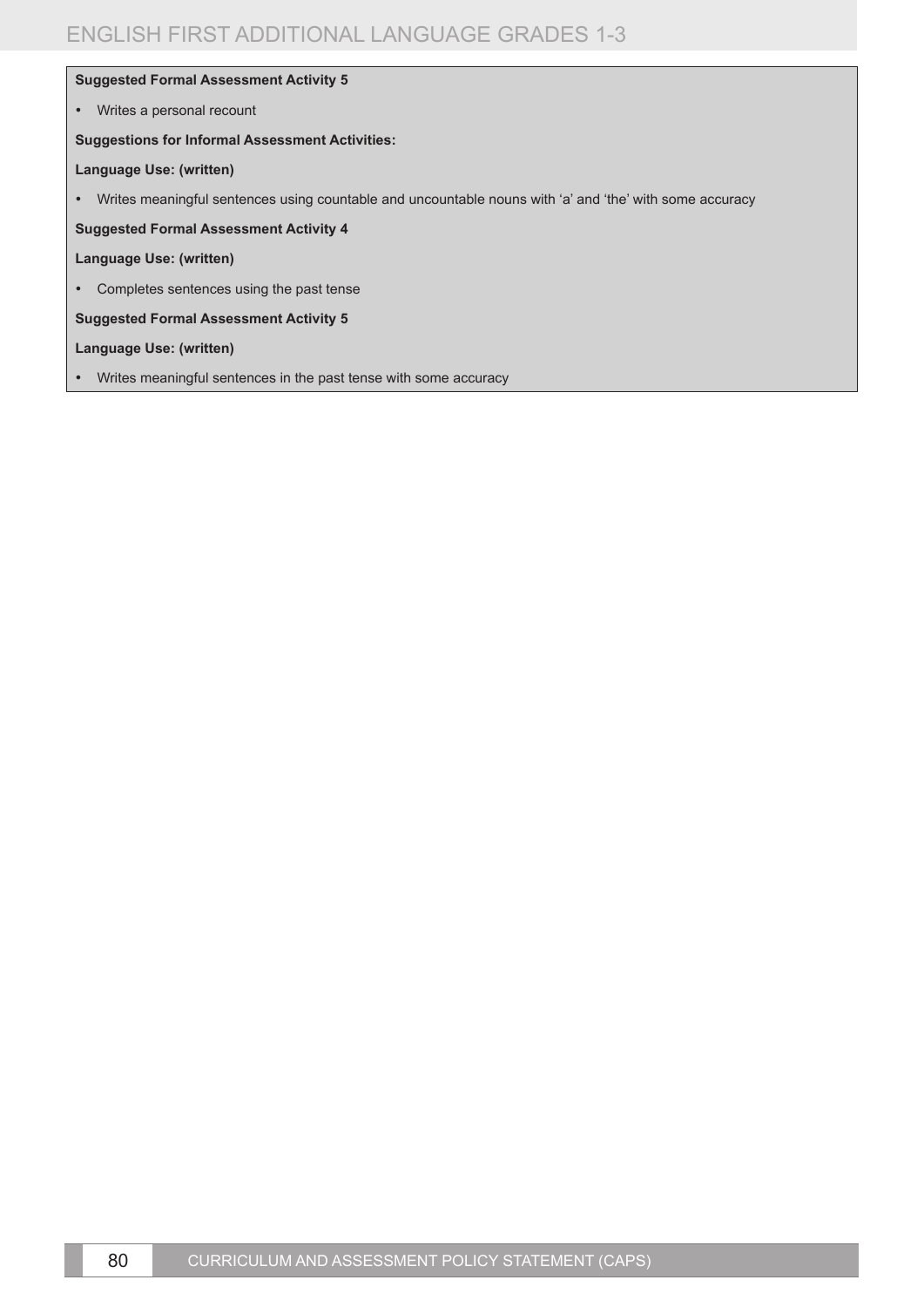| <b>LISTENING AND SPEAKING (ORAL)</b> |  |  |  |  |  |
|--------------------------------------|--|--|--|--|--|
|--------------------------------------|--|--|--|--|--|

#### **SUGGESTED CONTACT TIME**

1 hour per week

### **CONTENT/CONCEPTS/SKILLS**

#### *Weeks 1–5*

Teachers select two themes that allow them to introduce and recycle vocabulary, and cover the activities listed below. Note that the suggested themes/topics are simply suggestions. Teachers should choose their own appropriate themes depending on their context and the resources available. They should make sure that they have the necessary Big Books/posters, rhymes, songs, games and real objects for the theme they have chosen.

**TERM 4**

Teachers should try to cover as many activities as possible in the time available. They should assess the learners using the Informal Assessment Activities recommended for Weeks 1–5.

#### *Weeks 6–10*

Teachers select two new themes that will allow them to build on what they did in the first five weeks. The themes should allow them to introduce new vocabulary and consolidate vocabulary already taught. The themes should also allow the teacher to constantly recycle simple, basic language structures as she communicates with the learners in the First Additional Language.

Teachers should try to cover as many activities as possible in the time available. They should assess learners using the Informal Assessment Activities recommended for Weeks 6–10. They should carry out the Formal Assessment Activity at the end of term.

#### *Daily activities (30 minutes per week)*

The activities vary in length. The teacher could do one longer activity or two or three short activities per week.

- Continues to develop an oral (listening and speaking) vocabulary using themes or topics such as 'Transport'
- Follows and gives instructions
- Understands and responds to simple questions such as 'When ...?' 'Why ...?' 'How ...?' ('How do you travel to school?')
- • Asks for clarification, for example, 'What does 'transport' mean?'
- Responds to and makes requests, for example, 'Can I borrow a ruler', please?'
- Participates in a short conversation on a familiar topic, for example, their journey to school
- Identifies an object from a simple oral description, for example, 'It is a vehicle. It is very big and long. It transports things from the factory to the supermarket. What is it?'
- • Talks about objects in a picture or photograph in response to teacher's instructions, for example, 'Can you see the train in the photo? Show me the train.'
- • Listens to and gives a simple oral recount, for example, my journey to school this morning
- Understands and uses language structures in context
- Memorises and performs simple poems, action rhymes and songs, for example. The wheels on the bus go round and round
- Plays language games, for example, Chain game teacher says a sound and points to a learner who must think of a word beginning with that sound; learner says a word, and then points to another learner and says a sound, and so on

#### *Focussed listening and speaking (30 minutes per week)*

*Listens to stories told and read (Shared Reading)*

*Twice a week, the teacher tells or reads a story (or a recount of events). Stories that are told can be dramatised using gestures and props to support meaning. Stories that are read should be from a Big Book or illustrated poster where all the children can see the pictures.*

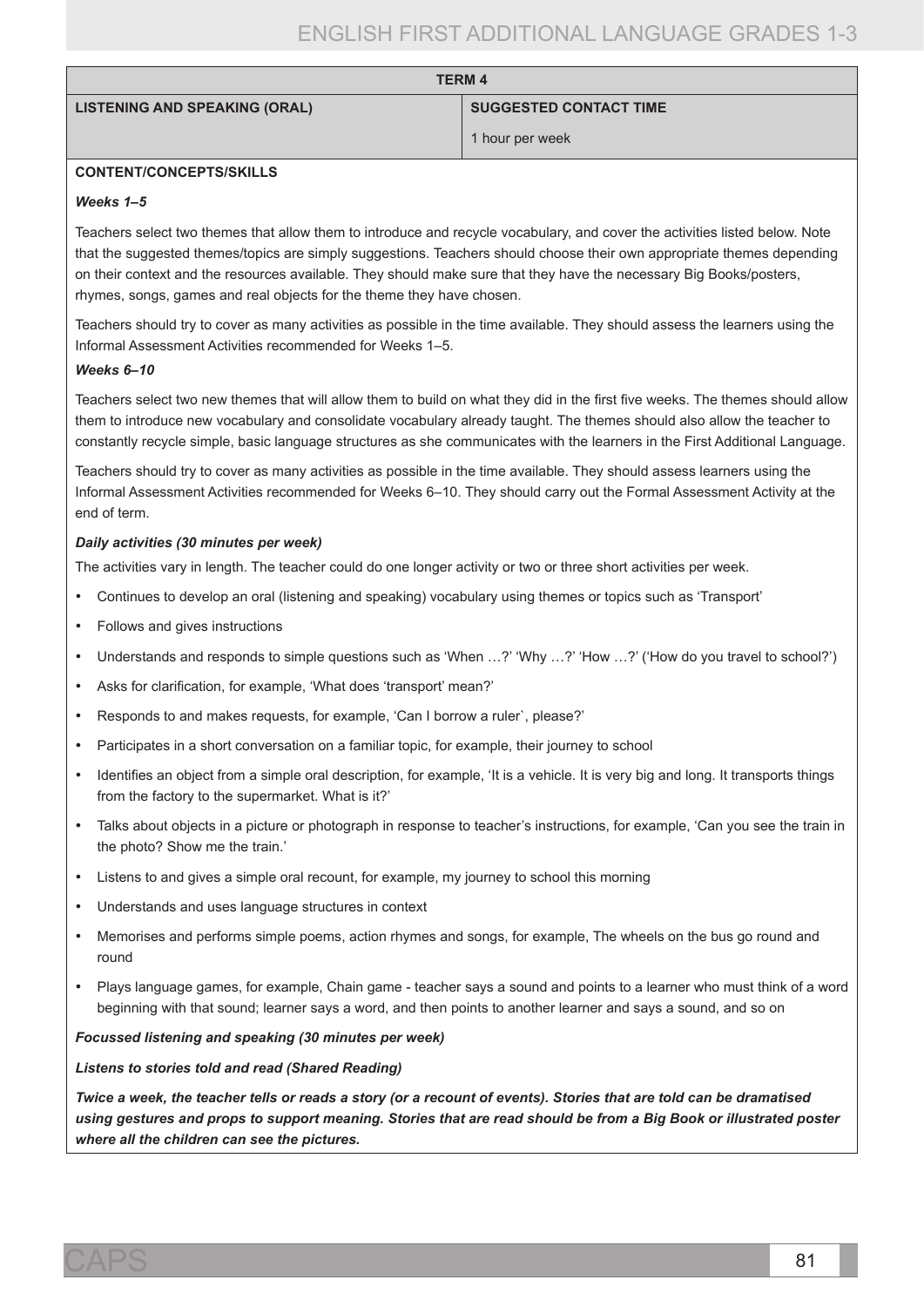- Listens to short stories, personal recounts or non-fiction texts, for example, factual recounts, instructions, information reports told or read from a Big Book or illustrated poster for enjoyment
- • Listens to stories (e.g. Thomas the Tank Engine) and personal recounts and answers comprehension questions, for example, 'Why was Thomas unhappy?'
- Predicts what will happen next in a story or personal recount (What do you think will happen next?)
- Expresses feelings about the story (Did you like the story? Why/Why not?)
- Retells the story
- Listens to a non-fiction text (e.g. Transport) and answers comprehension questions, for example, 'Can you name three different kinds of transport?'
- With the teacher's help, gives a simple summary of the non-fiction text

#### *Development of concepts, vocabulary and language structures*

Through taking part in the above activities:

- continues to build oral vocabulary, including conceptual vocabulary, for example, comparing
- begins to develop understanding and ability to use simple language structures in the context of meaningful spoken language, for example, present and past tenses; countable and uncountable nouns: 'cars'/'transport'; articles: 'a' and 'the'; prepositions: 'in'/'on'; comparative adjectives: fast, faster, fastest

#### **ASSESSMENT**

# **Suggestions for Informal Assessment Activities:**

#### **Listening and Speaking: (oral and/or practical)**

#### **Weeks 1–5**

- Talks about a picture or photograph
- Participates in a short conversation on a familiar topic

#### **Weeks 6–10**

- Listens to a story and answers comprehension questions orally
- Retells the story

#### **Suggested Formal Assessment Activity 6:**

#### **Listening and Speaking (oral and/ or practical)**

- Listens to a non-fiction text and answers comprehension questions orally
- Gives a very simple summary of text
- Demonstrates understanding of oral vocabulary by pointing to objects in the classroom or in a picture in response to questions/instructions from the teacher (e.g. What's that? Point to the train.)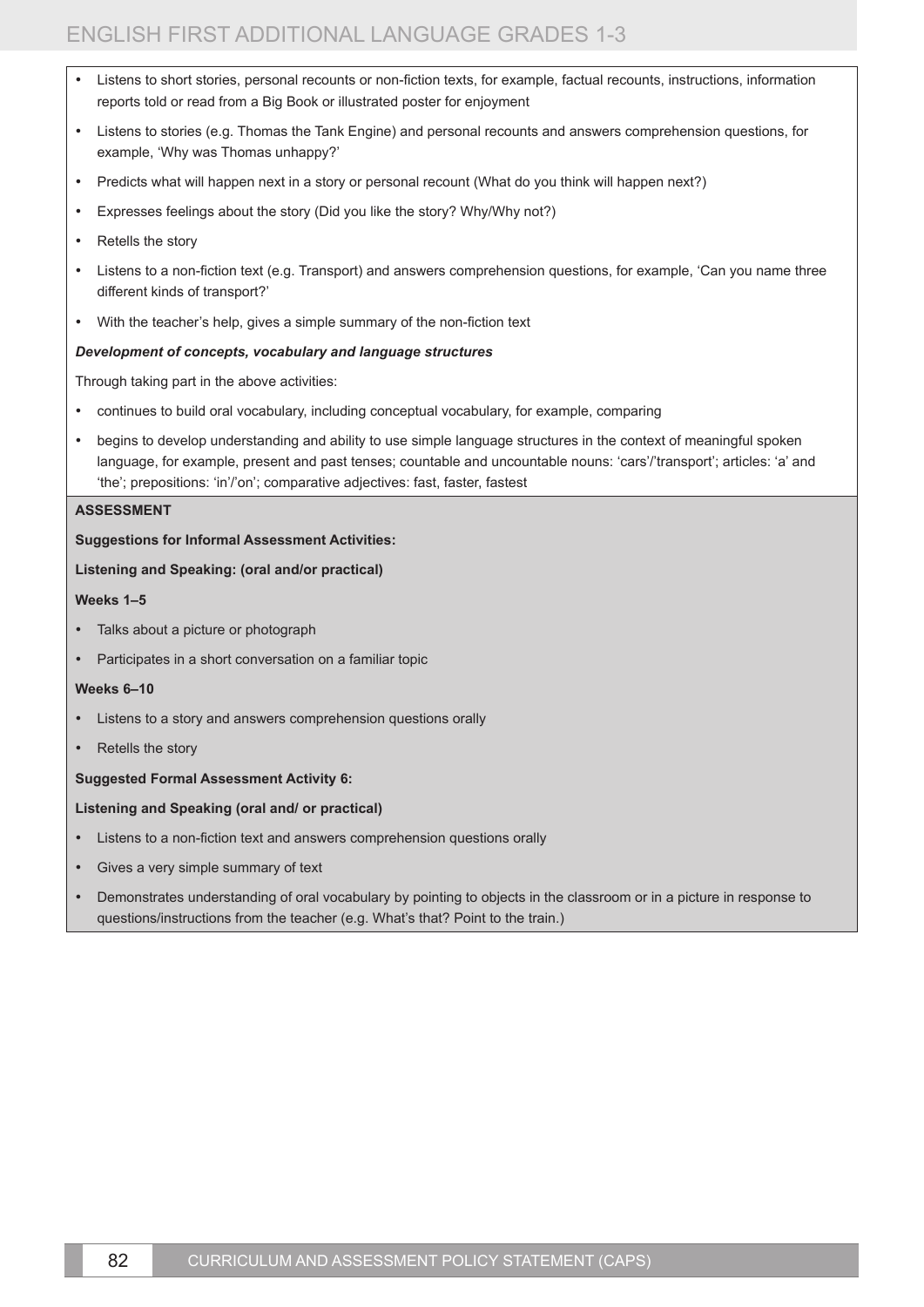| <b>TERM 4</b>              |                                          |
|----------------------------|------------------------------------------|
| <b>READING AND PHONICS</b> | <b>SUGGESTED CONTACT TIME</b>            |
|                            | Minimum time: 1 hour per week            |
|                            | Maximum time: 1 hour 30 minutes per week |

#### **CONTENT/CONCEPTS/SKILLS**

#### *Phonics (15 minutes per week)*

*The teacher introduces new vowel digraphs and more complex word families. When introducing a new word she makes sure learners understand the meaning and uses it in a sentence. The Shared Reading texts are used to identify different suffixes. These activities should be short (5–10 minutes) and spaced out over the week. They can also be integrated with Listening and Speaking, and Reading activities.*

#### *Weeks 1–5*

- Recognises at least five new vowel digraphs (e.g. 'ar' as in far, 'er' as in her, 'ir' as in bird, 'or' as in short, 'ur' as in hurt)
- Recognises the first sound (onset) and the last syllable (rime) in more complex patterns (e.g. 'dr-eam', 'cr-eam', 'scr-eam', 'str-eam')
- • Builds and sounds out words using sounds learnt

#### *Weeks 6–10*

- Recognises more complex word families (e.g. 'hatch', 'match', 'patch', 'catch', 'snatch)
- Recognises and uses some suffixes (e.g. '-es', '-ies', '-ly', '-ing', '-ed')
- • Builds and sounds out words using sounds learnt

#### *Shared Reading (Time has been allocated under Listening and Speaking)*

# *Shared reading is both a reading and a listening activity; it also involves speaking because learners talk about the text with their teacher. In Grade 3, Shared Reading will continue, but as part of Listening and Speaking*

- Reads a short written text (a Big Book or other enlarged text) with the teacher, using the title for prediction
- Answers literal questions about a story, for example, 'What colour was Tommy the Tank Engine?'
- Describes how a story made them feel, code switching if necessary

*Group Guided Reading (Minimum 45 minutes, maximum 1 hour 15 minutes per week)*

*Where teachers are using maximum time for the First Additional Language, they should divide their class into 5 same-ability reading groups. They should use graded reading schemes and make sure each group is working with texts at the instructional level (word recognition between 90%–95% accuracy). The teacher should work with one group each day for 15 minutes. While she is working with this group, the other learners will do paired reading or independent reading or activities related to the reading text.* 

*Where teachers are using minimum time for the First Additional Language, they should do whole class guided reading three times a week.*

- Reads aloud from own book in a guided reading group with the teacher, that is, the whole group reads the same story or non-fiction text with the teacher
- • Uses the reading strategies taught in the Home Language to make sense and monitor self when reading (phonics, context clues, structural analysis, sight words)
- Reads with increasing fluency and expression
- Shows an understanding of punctuation when reading aloud
- Continues to build a sight vocabulary from the guided, shared and independent reading

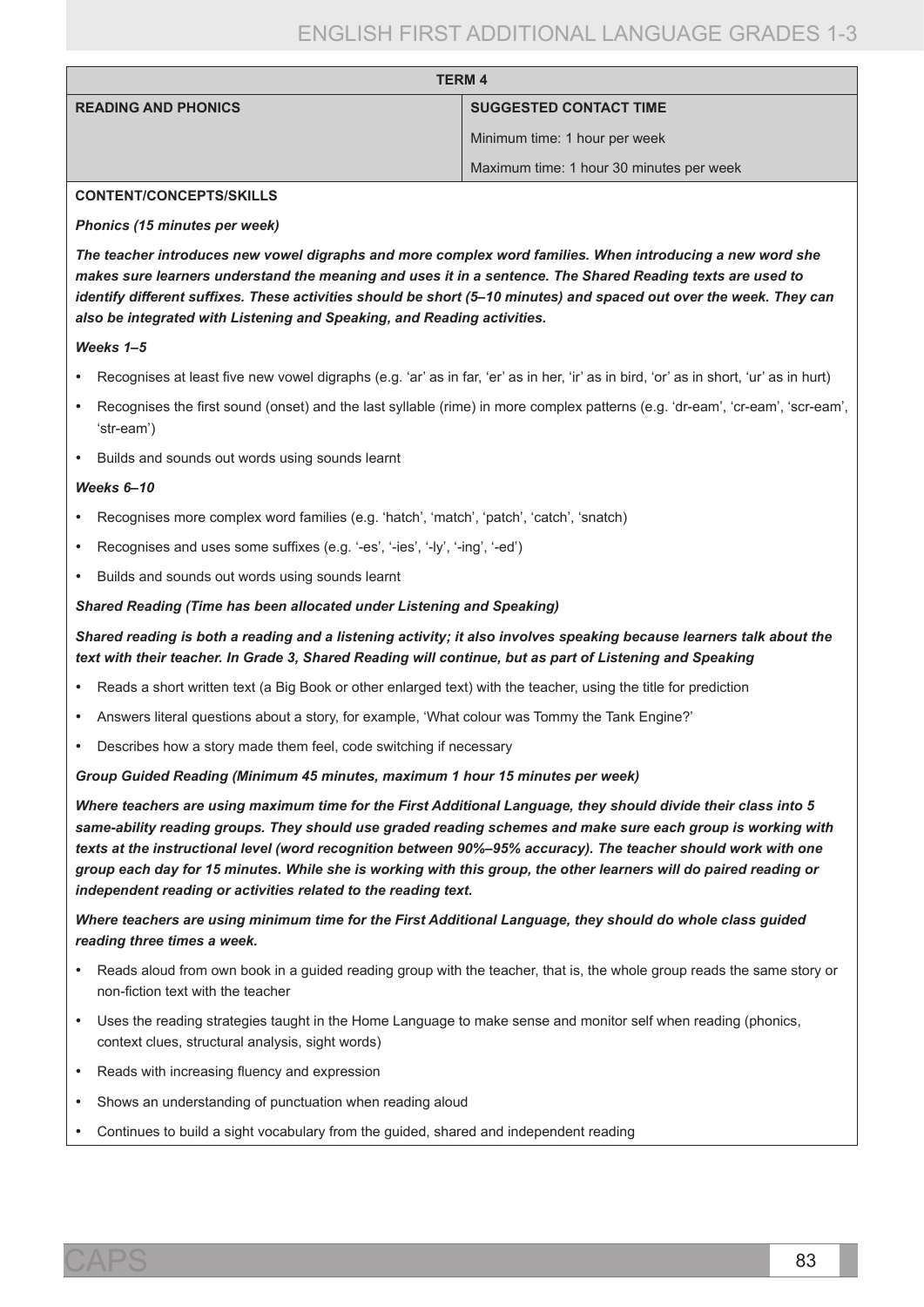#### *Independent reading (in learners' free time at school and at home)*

*Learners should be encouraged do independent reading in their First Additional Language when they have spare time in class, for example, if the teacher is working with the Guided Reading group, or when they have finished an activity ahead of time. It is important that every opportunity in class is used to develop their reading. Learners should also be encouraged to read at home for homework.* 

- Reads own and others' writing
- • Reads independently books read in Guided Reading sessions and simple caption books and picture story books in the First Additional Language from the classroom reading corner
- Reads familiar poems and rhymes
- Uses children's picture dictionaries (monolingual and bilingual) to find out the meaning of unknown words

### **ASSESSMENT**

### **Suggestions for Informal Assessment Activities:**

#### **Phonics: (oral and/or practical and/or written)**

- Recognises the first sound (onset) and the last syllable (rime) in more complex patterns (e.g. 'dr-eam', 'cr-eam', 'scr-eam', 'str-eam')
- Recognises more complex word families (e.g. 'hatch', 'match', 'patch', 'catch', 'snatch)

### **Suggested Formal Assessment Activity 6:**

#### **Phonics: (oral and/or practical and/or written)**

- Recognises at least five new vowel digraphs (e.g. 'ar' as in far, 'er' as in her, 'ir' as in bird, 'or' as in short, 'ur' as in hurt)
- Recognises and uses some suffixes (e.g. '-es', '-ies', '-ly', '-ing', '-ed')
- Builds and sounds out words using sounds learnt

#### **Suggestions for Informal Assessment Activities:**

#### **Reading: (oral and/or practical)**

#### *Shared reading*

- Answers short oral questions about the text
- Retells part of the story with the help of the teacher

#### *Group Guided Reading*

Demonstrates comprehension and fluency when reading at own level with the teacher

#### **Suggested Formal Assessment Activity 6**

# **Reading (oral and/ or practical)**

#### *Shared Reading*

• Answers literal questions about a story or non-fiction text, for example, 'Which goes faster, an aeroplane or a train?'

#### *Group Guided Reading*

• Demonstrates comprehension and fluency when reading at own level with the teacher

# *Paired/Independent reading*

Demonstrates comprehension and fluency when reading independently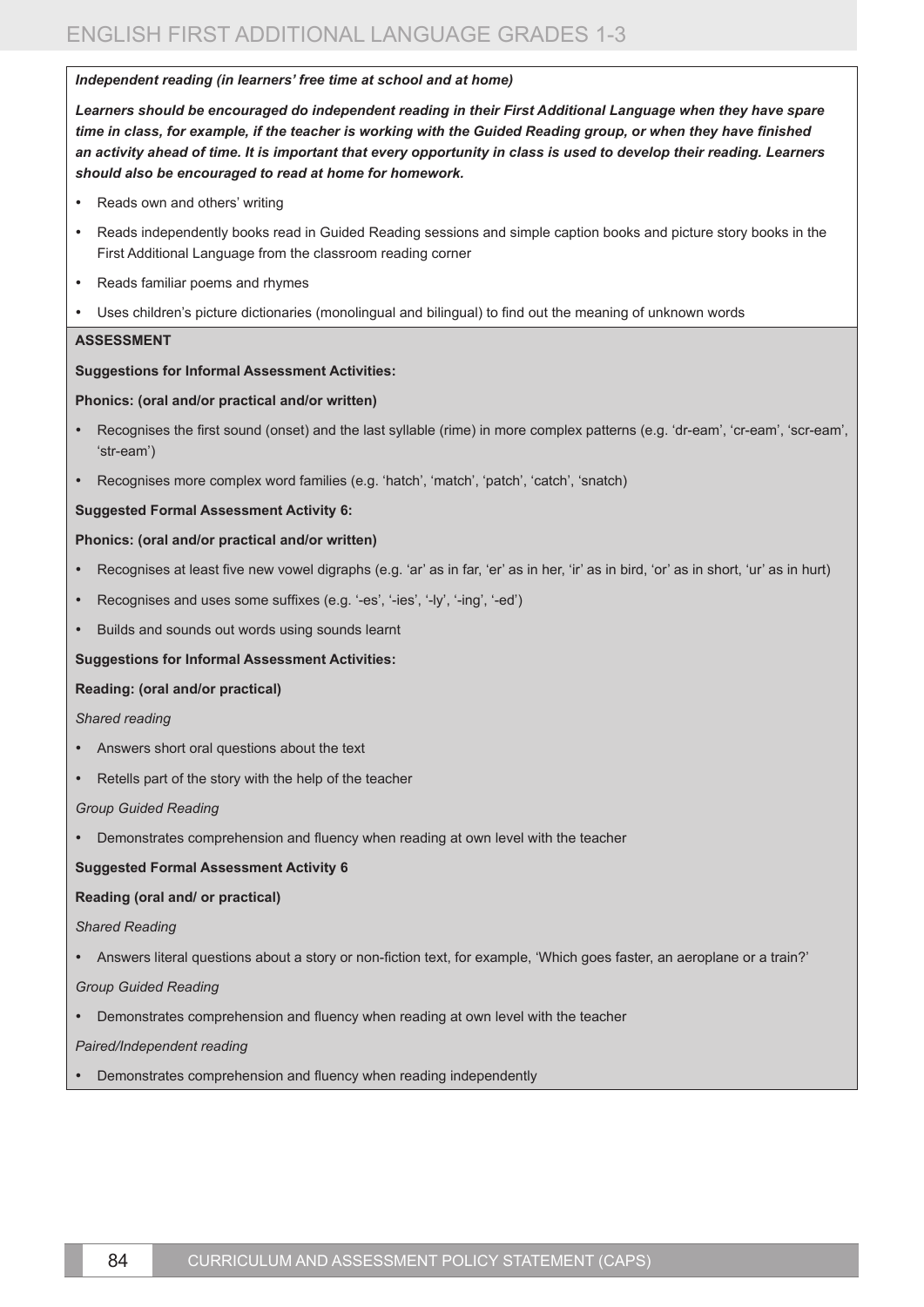| <b>TERM 4</b>       |                                   |
|---------------------|-----------------------------------|
| <b>WRITING</b>      | <b>SUGGESTED CONTACT TIME</b>     |
| <b>LANGUAGE USE</b> | <b>Writing:</b>                   |
|                     | Minimum time: 30 minutes per week |
|                     | Maximum time: 1 hour per week     |
|                     | Language Use: 30 minutes per week |

#### **CONTENT/CONCEPTS/SKILLS**

**Writing Activities (30 minutes per week)**

*One or two main writing activities per week where maximum time is being used and one activity where minimum time is being used*

*The teacher will need to introduce the new text type – writing a story. The learners will need lots of support and the teacher should begin by writing a story together with the class. First, the teacher tells a simple story the learners already know. Then the teacher asks the learners who the characters are, where the story takes place and what happens. She asks them what tense is used to tell a story. Then she asks the class to think of characters for their own story, to decide where it takes place and what happens. The learners then create the story together with the teacher, who writes it on the chalkboard. When the teacher has finished, she asks different learners to read the story aloud. They can then copy it into their exercise books.*

- Uses handwriting skills taught in Home Language
- Writes increasingly complex lists with headings, for example, Different kinds of transport: bicycle, car, train, motor cycle, taxi, bus, ship, plane
- • Writes a paragraph of 6–8 sentences on a familiar topic
- Organises information in a chart, table or bar graph, for example, bar graph after doing a survey of types of transport used to get to school
- Writes a personal recount of experiences, for example, 'Last weekend I .... First I ..... etc.'
- Together with the teacher, writes a simple story and copies it (Shared Writing)
- Uses the writing process (drafting, writing, editing and publishing)
- Uses punctuation already taught in Home Language (full stops, commas, question marks, exclamation marks and inverted commas)
- Spells common words correctly and attempts to spell unfamiliar words using phonic knowledge
- Uses past tense with increasing accuracy
- Builds own word bank and personal dictionary
- Uses children's dictionaries (monolingual and bilingual)

#### **Language Use Activities (30 minutes per week)**

*In these activities learners will begin to focus on grammar in use. Grammar should be taught in a meaningful context.*

- Understands and uses the future tense, for example, I will go to town tomorrow
- Understands and uses comparative adjectives, for example, A car is faster than a bicycle. An aeroplane is the fastest.
- Revises some of the grammar covered informally in Grades R to 2